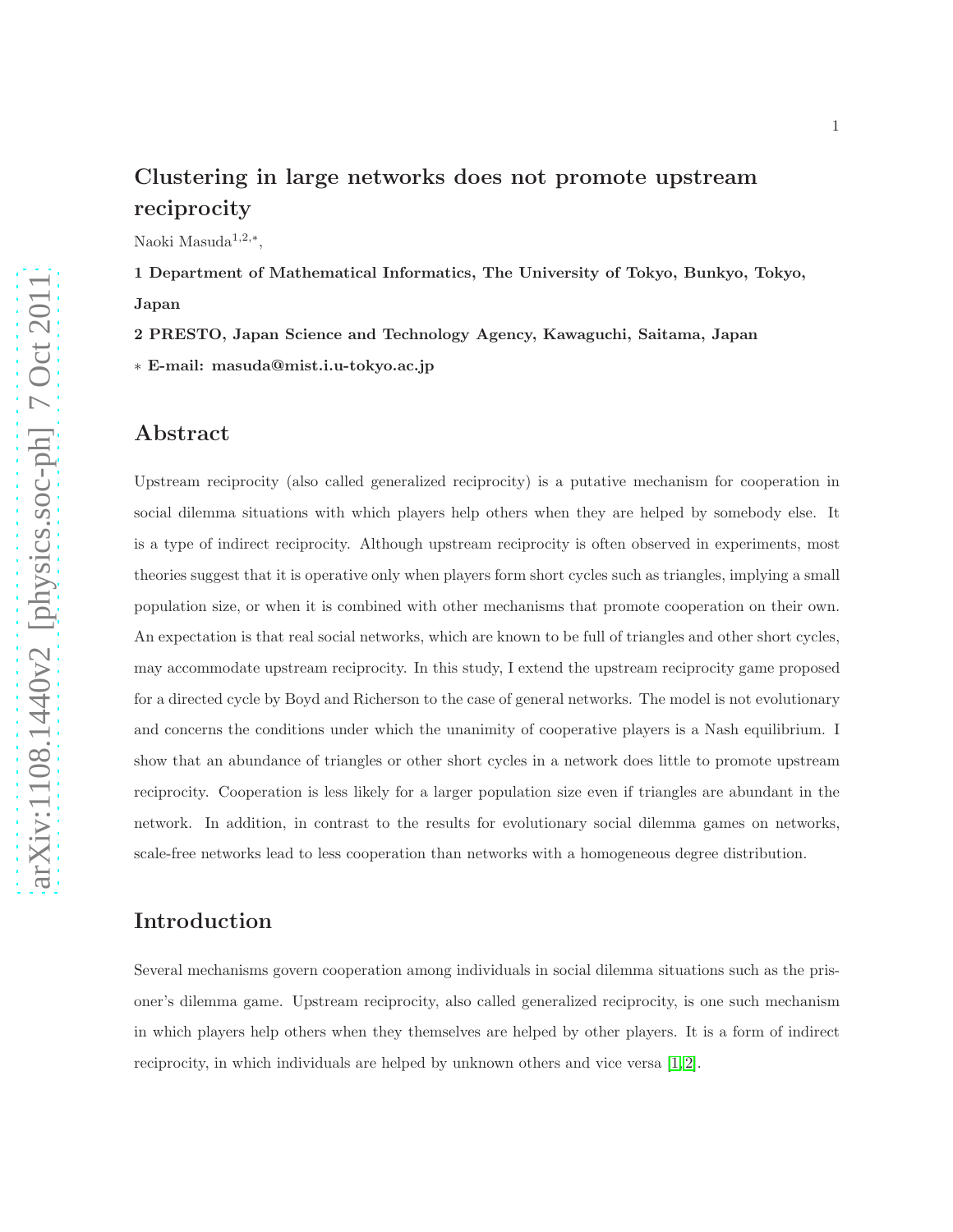Cooperation based on upstream reciprocity has been observed in various laboratory experiments. Examples include human subjects in variants of the trust game, which is a social dilemma game [\[3](#page-17-2)[–5\]](#page-17-3), human subjects participating in filling out tedious surveys [\[6\]](#page-17-4), and rats pulling a lever to deliver food to a conspecific [\[7\]](#page-17-5). Even more experimental evidence is available in the field of sociology in the context of social exchange  $[8, 9]$  $[8, 9]$  (also see  $[10, 11]$  $[10, 11]$  for classical examples of the Kula ring).

Nevertheless, theory and numerical simulations have revealed that upstream reciprocity in isolation does not promote cooperation (but see Barta et al. [\[12\]](#page-18-3) for an exception). Upstream reciprocity usually supports cooperation only when combined with another mechanism that can yield cooperation on its own. Cooperation appears when the population size is small [\[13,](#page-18-4) [14\]](#page-18-5), upstream reciprocity is combined with direct reciprocity or spatial reciprocity [\[15\]](#page-18-6), players move across groups [\[16\]](#page-18-7), players interact assortatively [\[17\]](#page-18-8), or players inhabit heterogeneous networks [\[18\]](#page-18-9).

In their seminal study, Boyd and Richerson analyzed an upstream reciprocity game on a directed cycle and showed that it yields cooperation only when the cycle is small [\[13\]](#page-18-4). The shortest possible cycle with indirect reciprocity consists of three players (Fig. [1\)](#page-21-0) because a cycle composed of two players only involves direct reciprocity. Cooperation is intuitively less likely for longer cycles because a player that helps a unique downstream neighbor on the cycle has to "trust" too many intermediary players for their tendency to cooperate before the player eventually receives help.

Real social networks are full of short cycles represented by triangles, a feature known as transitivity [\[19\]](#page-18-10) or clustering [\[20–](#page-18-11)[22\]](#page-18-12). Therefore, a natural expectation is that larger networks with a high level of clustering (i.e., many triangles) may facilitate cooperation based on upstream reciprocity [\[8\]](#page-17-6). In the present study, I address this issue theoretically. I extend the model of Boyd and Richerson [\[13\]](#page-18-4) to general networks and derive the condition under which the unanimity of players using upstream reciprocity is resistant to invasion of defectors. Then, I apply the condition to model networks to show that clustering does little to promote cooperation except in an unrealistic network. This conclusion holds true for both homogeneous and heterogeneous networks, where heterogeneity concerns that in the degree, i.e., the number of neighbors for a player.

My results seem to contradict previous results for spatial reciprocity in which clustering enhances cooperation in the prisoner's dilemma game [\[23\]](#page-18-13) and those for heterogeneous networks in which heterogeneity enhances cooperation in various two-person social dilemma games [\[24](#page-19-0)[–27\]](#page-19-1) and in the upstream reciprocity game [\[18\]](#page-18-9). These previous models are evolutionary, however, whereas mine and the original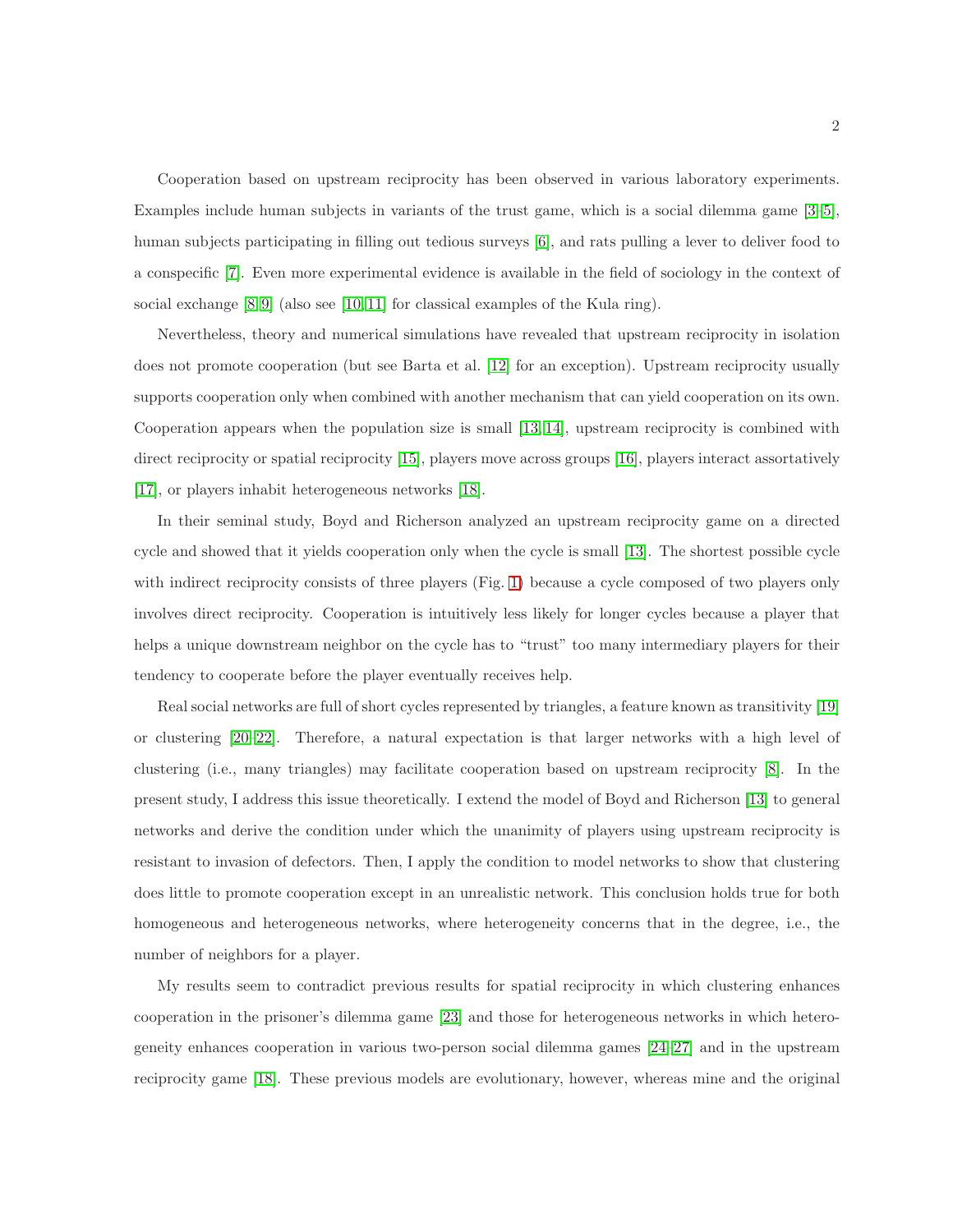model by Boyd and Richerson [\[13\]](#page-18-4) are nonevolutionary and based on the Nash equilibrium. I opted to use a nonevolutionary setting in this study because interpretation of evolutionary games seems elusive for heterogeneous networks [\[28,](#page-19-2) [29\]](#page-19-3) (see Discussion for a more detailed explanation).

## Results

### Preliminary: upstream reciprocity on a directed cycle

Boyd and Richerson proposed a model of upstream reciprocity on the directed cycle [\[13\]](#page-18-4). By analyzing the stability of a unanimous population of cooperative players, they showed that cooperation is unlikely unless the number of players, denoted by  $N$ , is small.

In their model, the players are involved in a type of donation game. Each player may donate to a unique downstream neighbor on a directed cycle at time  $t = 0$  by paying cost  $c(> 0)$ . The recipient of the donation gains benefit  $b(> c)$ . Among the recipients of the donation at  $t = 0$ , those who comply with upstream reciprocity donate to a unique downstream neighbor at  $t = 1$  by paying cost c. Chains of donation are then carried over to downstream players, who may donate to their downstream neighbors at  $t = 2$ . At  $t = 1$ , defectors that have received a donation at  $t = 0$  terminate the chain of donation. Such defectors receive benefit b at  $t = 0$  and lose nothing at  $t = 1$ . This procedure is repeated for all players until all the chains of donation terminate. If all the players perfectly comply with upstream reciprocity, the chains never terminate. In contrast, if there is at least one defector, all the chains terminate in finite time.

As in iterated games [\[30,](#page-19-4)[31\]](#page-19-5),  $w$  ( $0 \leq w < 1$ ) is the probability that the next time step occurs. We can also interpret  $w$  as the probability that players complying with upstream reciprocity do donate to their downstream neighbors, such that they erroneously defect with probability  $1 - w$  in each time step. Each player's payoff is defined as the discounted sum of the payoff over the time horizon. In other words, the payoff obtained at time  $t \geq 0$  contributes to the summed payoff with weight  $w^t$ .

It may be advantageous for a player not to donate to the downstream neighbor to gain benefit b without paying cost  $c$  over the time course. However, a player that complies with upstream reciprocity may enjoy a large summed payoff if chains of donation persist in the network for a long time.

Each player is assumed to be of either classical defector (CD; termed unconditional defection in [\[13\]](#page-18-4)) or generous cooperator (GC; termed upstream tit-for-tat in [\[13\]](#page-18-4)). By definition, a CD does not donate to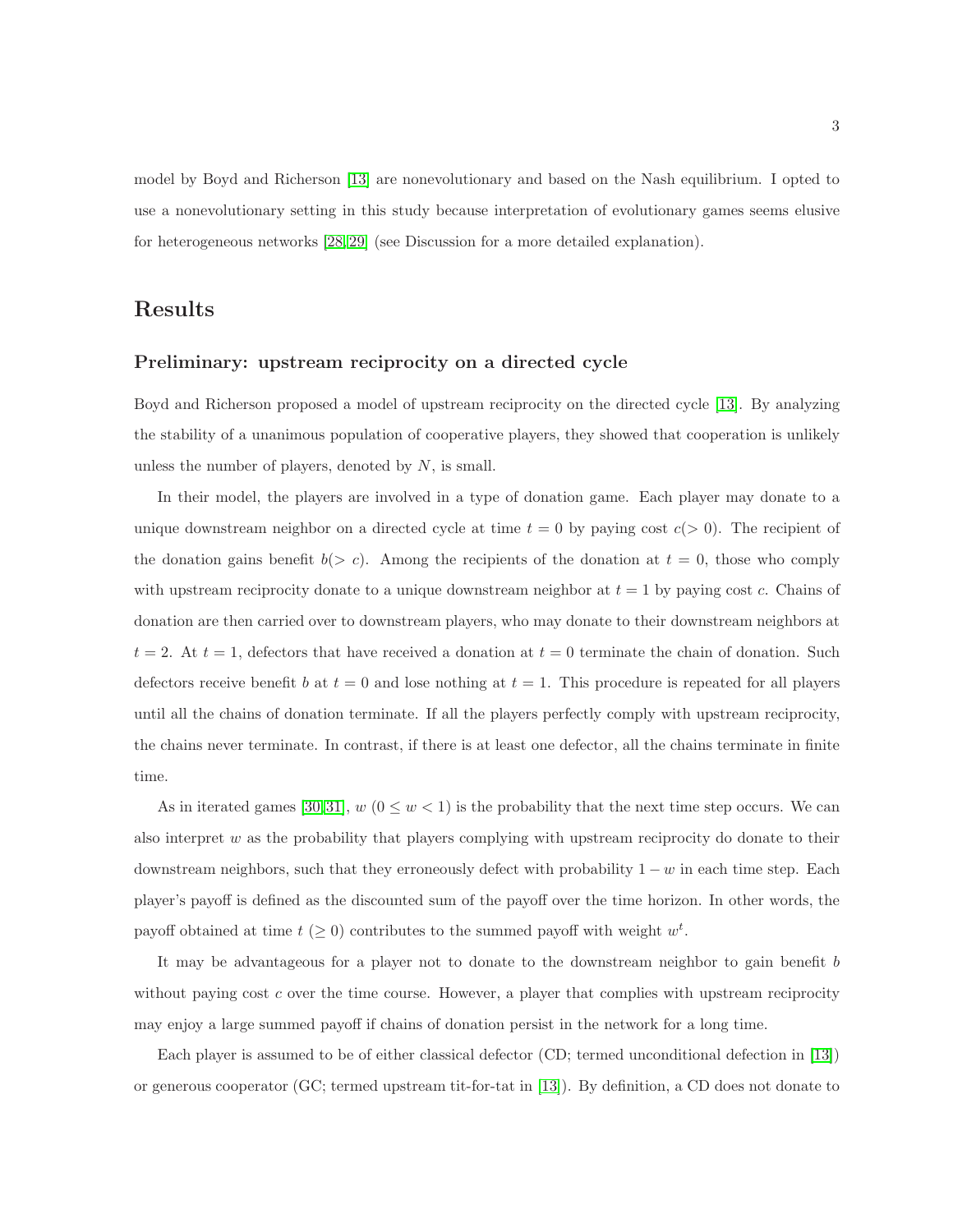the downstream neighbor at  $t = 0$  and refuses to relay the chain of donation received from the upstream neighbor to the downstream neighbor at  $t \geq 1$ . A GC donates at  $t = 0$  and donates to the downstream neighbor if the GC received a donation from the upstream neighbor in the previous time step.

For this model, Boyd and Richerson obtained the condition under which the unanimity of GCs is robust against the invasion of a CD (i.e., conversion of one GC into CD). When all players are GC, the summed payoff to one GC is equal to

<span id="page-3-0"></span>
$$
(b - c)(1 + w + w2 + ...) = \frac{b - c}{1 - w}.
$$
 (1)

If  $N-1$  players are GC and one player is CD, the unique CD's summed payoff is given by

<span id="page-3-1"></span>
$$
b(1 + w + w2 + ... + wN-1) = \frac{b(1 - wN-1)}{1 - w}.
$$
\n(2)

Therefore, GC is stable against the invasion of CD if the right-hand side of Eq. [\(1\)](#page-3-0) is larger than that of Eq.  $(2)$ , that is,

<span id="page-3-2"></span>
$$
w^{N-1} > \frac{c}{b}.\tag{3}
$$

Equation [\(3\)](#page-3-2) generalizes the result for direct reciprocity [\[30,](#page-19-4) [31\]](#page-19-5), which corresponds to the case where  $N = 2$ . Equation [\(3\)](#page-3-2) also implies that cooperation is likely if w is large. However, maintaining cooperation is increasingly difficult as N increases.

### Model

I generalize the Boyd-Richerson model on a directed cycle to the case of general networks. Consider a network of N players in which links may be directed or weighted. I denote the weight of the link from player i to j by  $A_{ij} \geq 0$ . I assume that the network is strongly connected, i.e., any player is reacheable from any other player along directed links. Otherwise, chains of donation starting from some playes never return to them because of the purely structural reason. In such a network, it would be more difficult to maintain cooperation than in strongly connected networks. Even for strongly connected networks that might accommodate upstream reciprocity, I will show that cooperation is not likely for realistic network structure.

Assume that all the players are GC and that each GC starts a chain of donation of unit size at  $t = -\infty$ .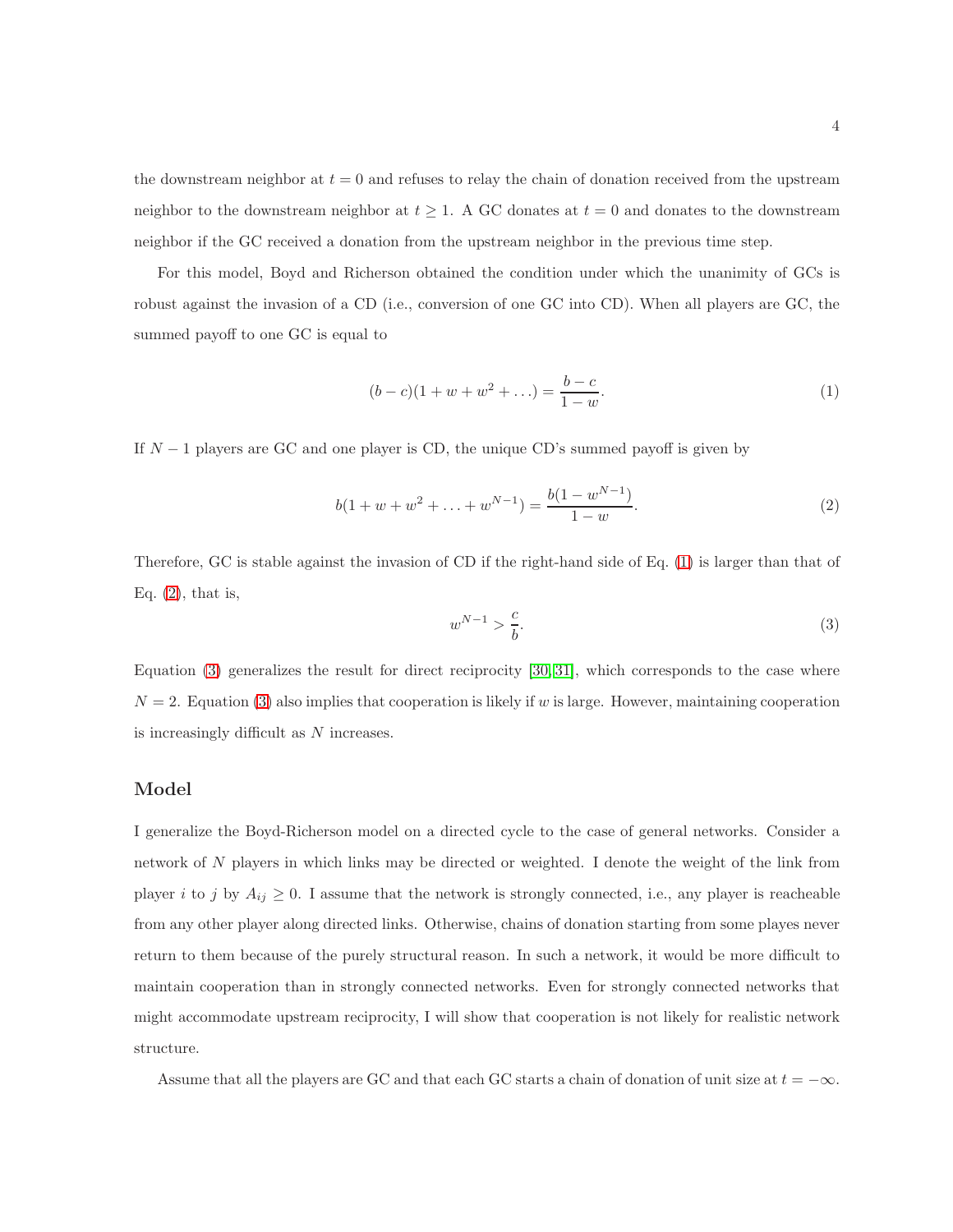Therefore, the total amount of donation flowing in the network in each time step is equal to N. In the steady state, the total amount of donation that each player receives from upstream neighbors is equal to that each player gives to downstream neighbors in each time step. I denote the total amount of donation that reaches and leaves player *i* by  $Nv_i$ , where  $\sum_{i=1}^{N} v_i = 1$ . In this situation, the amount of donation that player *i* imparts to player *j* in each time step is equal to  $Nv_i A_{ij}/k_i^{\text{out}}$ , where  $k_i^{\text{out}} \equiv \sum_{\ell=1}^{N} A_{i\ell}$  is the outdegree of player *i*. Player *i* receives payoff  $(b - c)Nv_i$  in each time step.

In our previous work [\[18\]](#page-18-9), we assumed that each GC starts a unit flow of donation at  $t = 0$ . In the present study, however, I wait until the flow reaches the steady state before starting the game at  $t = 0$ .

The definition of CD for general networks is straightforward; a CD donates to nobody for  $t \geq 0$ . extend the concept of GC to the case of general networks as follows. On a directed cycle, a GC quits helping its downstream neighbor once the GC is not helped by the upstream neighbor [\[13\]](#page-18-4). On a general network, the total amount of donation that GC i receives per unit time in the absence of a CD is equal to  $Nv_i = \sum_{\ell=1}^{N} Nv_{\ell}A_{\ell i}/k_{\ell}^{\text{out}}$ . If there is a CD, the total amount of donation that GC *i* receives may be smaller than the amount that player  $i$  would receive in the absence of a CD. By definition, the GC responds to this situation by relaying the total amount of the incoming donation proportionally to all its downstream neighbors in accordance with the weights of the links outgoing from player i.

As an example, suppose that one upstream neighbor of  $GC\ i$ , denoted by j, is CD and all the other  $N-1$  players, including player i, are GC. At  $t = 0$ , the total amount of donation that i receives is equal to  $\sum_{\ell=1,\ell\neq j}^{N} N v_{\ell} A_{\ell i}/k_{\ell}^{\text{out}}$ , which is smaller than  $Nv_i$ . Player i donates  $Nv_i$  in total. Therefore, player *i*'s payoff at  $t = 0$  is equal to  $b \sum_{\ell=1,\ell \neq j}^{N} N v_{\ell} A_{\ell i} / k_{\ell}^{\text{out}} - c N v_{i}$ . In response to the amount of donation that player i received at  $t = 0$ , player i adjusts the total amount of donation that it gives the downstream neighbors from  $Nv_i$  to  $\sum_{\ell=1,\ell\neq j}^{N} Nv_{\ell}A_{\ell i}/k_{\ell}^{\text{out}}$  at  $t=1$ . Therefore, player i donates  $\sum_{\ell=1,\ell\neq j}^{N}(Nv_{\ell}A_{\ell i}/k_{\ell}^{\text{out}}) \times (A_{ij'}/k_i^{\text{out}})$  to its downstream neighbor j'. This quantity is smaller than the donation that player i would give player j' in the absence of CD j, which would be equal to  $Nv_i A_{ij'}/k_i^{\text{out}}$ .

An implicit assumption is that the GC cannot identify the incoming links along which less donation is received as compared to the case without a CD. In other words, even if a GC is defected by the CD in the upstream, the GC cannot directly retaliate. Instead, the GC distributes the retaliation equally (i.e., proportionally to the weight of the link) to its downstream neighbors.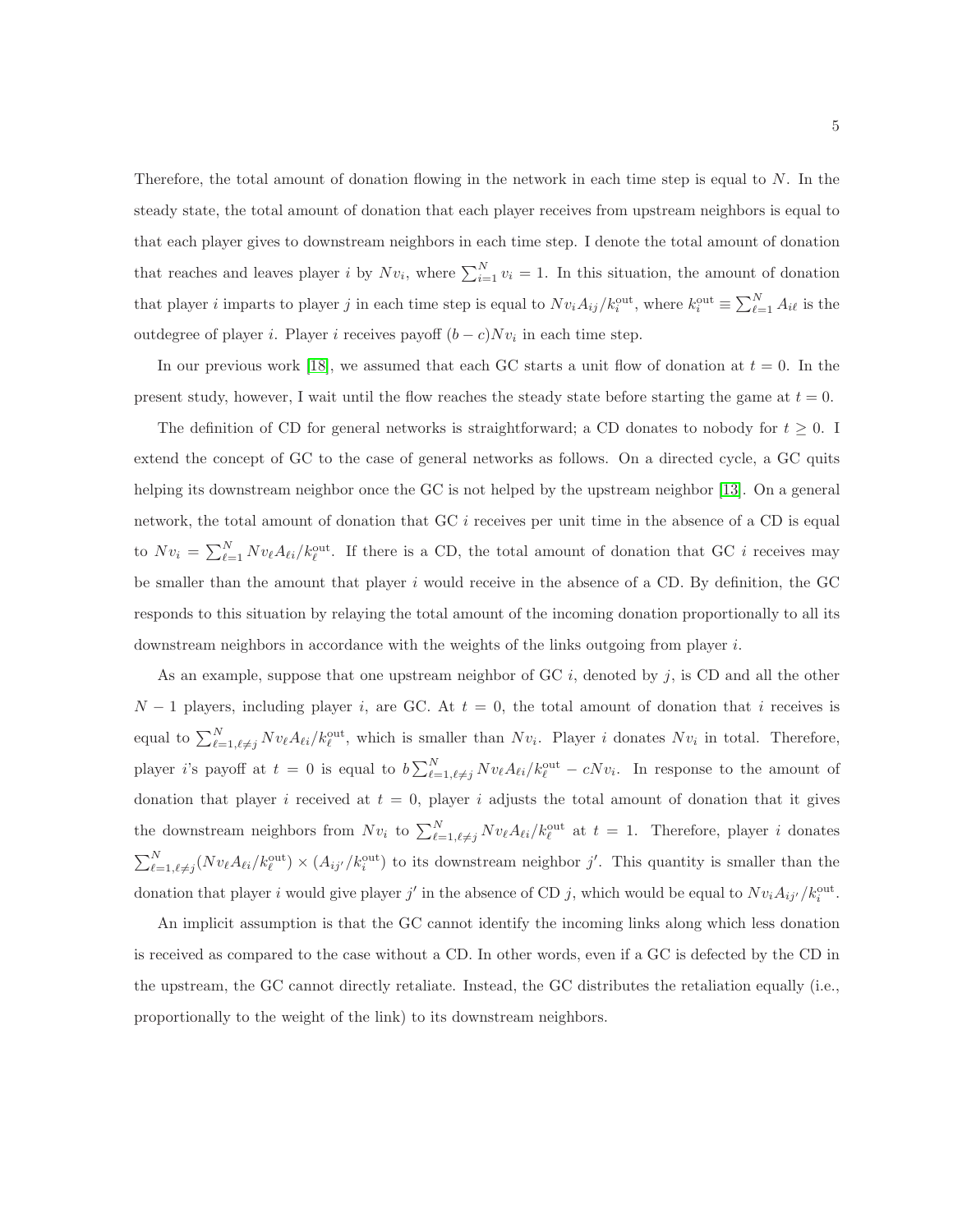### Stability of upstream reciprocity in networks

In this section, I derive the condition under which no player is motivated to convert from GC to CD when all the players are initially GC.

The steady state  $v = (v_1 \ldots v_N)$  is equivalent to the stationary density of the simple random walk in discrete time. It is given as the solution of

<span id="page-5-0"></span>
$$
v = vD^{-1}A,\tag{4}
$$

where  $A = (A_{ij})$  is the N-by-N adjacency matrix, where  $A_{ij}$  represents the weight of the link from i to j, and the diagonal matrix D is defined as  $D = diag(k_1^{\text{out}}, \dots, k_N^{\text{out}})$ . The  $(i, j)$  element of  $D^{-1}A$  is equal to  $A_{ij}/k_i^{\text{out}}$ , that is, the probability that a walker at node *i* transits to node *j* in one time step. If the network is undirected, the solution of Eq. [\(4\)](#page-5-0) is given by  $v_i = k_i / \sum_{\ell=1}^{N} k_{\ell}$ , where  $k_i = k_i^{\text{out}} = \sum_{\ell=1}^{N} A_{i\ell} =$  $\sum_{\ell=1}^N A_{\ell i}$ .

The summed payoff to player  $i$  is equal to

<span id="page-5-2"></span>
$$
\sum_{t=0}^{\infty} (b-c)w^t N v_i = \frac{(b-c)N v_i}{1-w}.
$$
\n(5)

To examine the Nash stability of the unanimity of  $\mathbf{G} \mathbf{C}$ , I analyze the situation in which player i is CD and the other  $N-1$  players are GC. At  $t = 0$ , the  $N-1$  GCs pay  $cNv_j$   $(j \neq i)$ , and player i pays nothing. Therefore, the benefits to the N players, including player i, at  $t = 0$  are given in vector form by

<span id="page-5-1"></span>
$$
bNv(I-E_i)D^{-1}A, \t\t(6)
$$

where I is the N-by-N identity matrix, and  $E_i$  is the N-by-N matrix whose  $(i, i)$  element is equal to one and all the other elements are equal to zero. The benefit to player j  $(1 \le j \le N)$  at  $t = 0$  is equal to the *j*th element of the row vector given by Eq.  $(6)$ .

At  $t = 1$ , the downstream neighbors of player i donate less because player i defects at  $t = 0$ . The amount of donation given to player j, where j is not necessarily a neighbor of i, at  $t = 0$  is equal to the jth element of the row vector  $Nv(I - E_i)D^{-1}A$ . Therefore, the total amount that GC j( $\neq i$ ) donates to its downstream neighbors at  $t = 1$  is equal to the jth element of  $Nv(I - E_i)D^{-1}A$ . Player i, who is CD, does not donate to others at  $t = 1$ . Therefore, the amount of the donation issued by the players at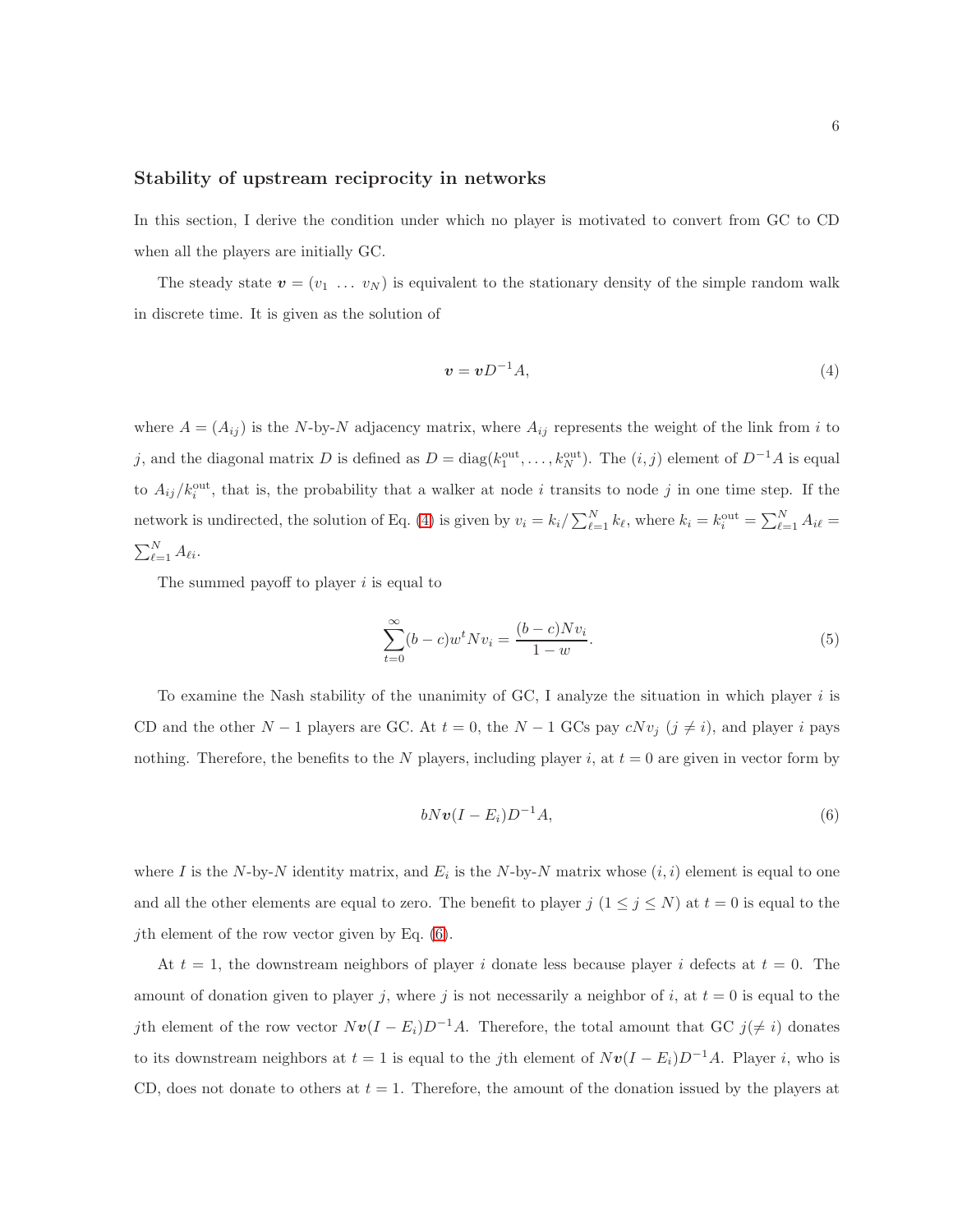$t = 1$  is represented in vector form as  $Nv(I - E_i)D^{-1}A(I - E_i)$ . The discounted benefits that the players receive at  $t = 1$  are given in vector form by

$$
wbN\boldsymbol{v}\left[(I-E_i)D^{-1}A\right]^2.\tag{7}
$$

By repeating the same procedure, we can obtain the summed benefits to the players in vector form as

<span id="page-6-0"></span>
$$
bN\boldsymbol{v}\sum_{t=0}^{\infty}w^{t}\left[(I-E_{i})D^{-1}A\right]^{t+1}=bN\boldsymbol{v}(I-E_{i})D^{-1}A\left[I-w(I-E_{i})D^{-1}A\right]^{-1}.
$$
 (8)

To derive Eq. [\(8\)](#page-6-0), I used the fact that the spectral radius of  $w(I - E_i)D^{-1}A$  is smaller than unity (that of  $D^{-1}A$  is equal to unity). The *i*th element of Eq. [\(8\)](#page-6-0) is equal to the summed payoff to player *i* because player  $i$  does not pay the cost to donate at any  $t$ .

If the *i*th element of Eq.  $(8)$  is smaller than the quantity given by Eq.  $(5)$ , player *i* is not motivated to turn from GC to CD. Therefore, the unanimity of GC is stable if and only if

<span id="page-6-1"></span>
$$
bNv(I - E_i)D^{-1}A[I - w(I - E_i)D^{-1}A]^{-1}\bigg|_{i} < \frac{(b - c)Nv_i}{1 - w} \quad (1 \le i \le N),
$$
\n(9)

where  $\vert_i$  indicates the *i*th element of a vector. By rearranging terms of Eq. [\(9\)](#page-6-1), I obtain

<span id="page-6-2"></span>
$$
\mathbf{v}\left[I - (I - E_i)D^{-1}A\right] \cdot \left[I - w(I - E_i)D^{-1}A\right]^{-1}\bigg|_{i} > \frac{c}{b}v_i \quad (1 \le i \le N). \tag{10}
$$

Because  $vD^{-1}A = v$ , Eq. [\(10\)](#page-6-2) can be reduced to

<span id="page-6-3"></span>
$$
\left(\frac{A_{i1}}{k_i} \cdots \frac{A_{iN}}{k_i}\right) \left[I - w(I - E_i)D^{-1}A\right]^{-1} \bigg|_i > \frac{c}{b} \quad (1 \le i \le N). \tag{11}
$$

Equation [\(11\)](#page-6-3) is never satisfied when  $w = 0$  because  $A_{ii} = 0$ . It is always satisfied when  $w \approx 1$ because the left-hand side of Eq. [\(10\)](#page-6-2) tends to  $v_i$  as  $w \to 1$ .

For a directed cycle having N nodes,  $\mathbf{v} = (1 \dots 1)/N$ ,  $k_i^{\text{out}} = 1$   $(1 \le i \le N)$ , and  $A_{ij}$  is equal to 1 if  $(i+1) \mod N = j$  and 0 otherwise. Owing to the symmetry with respect to i, we only have to consider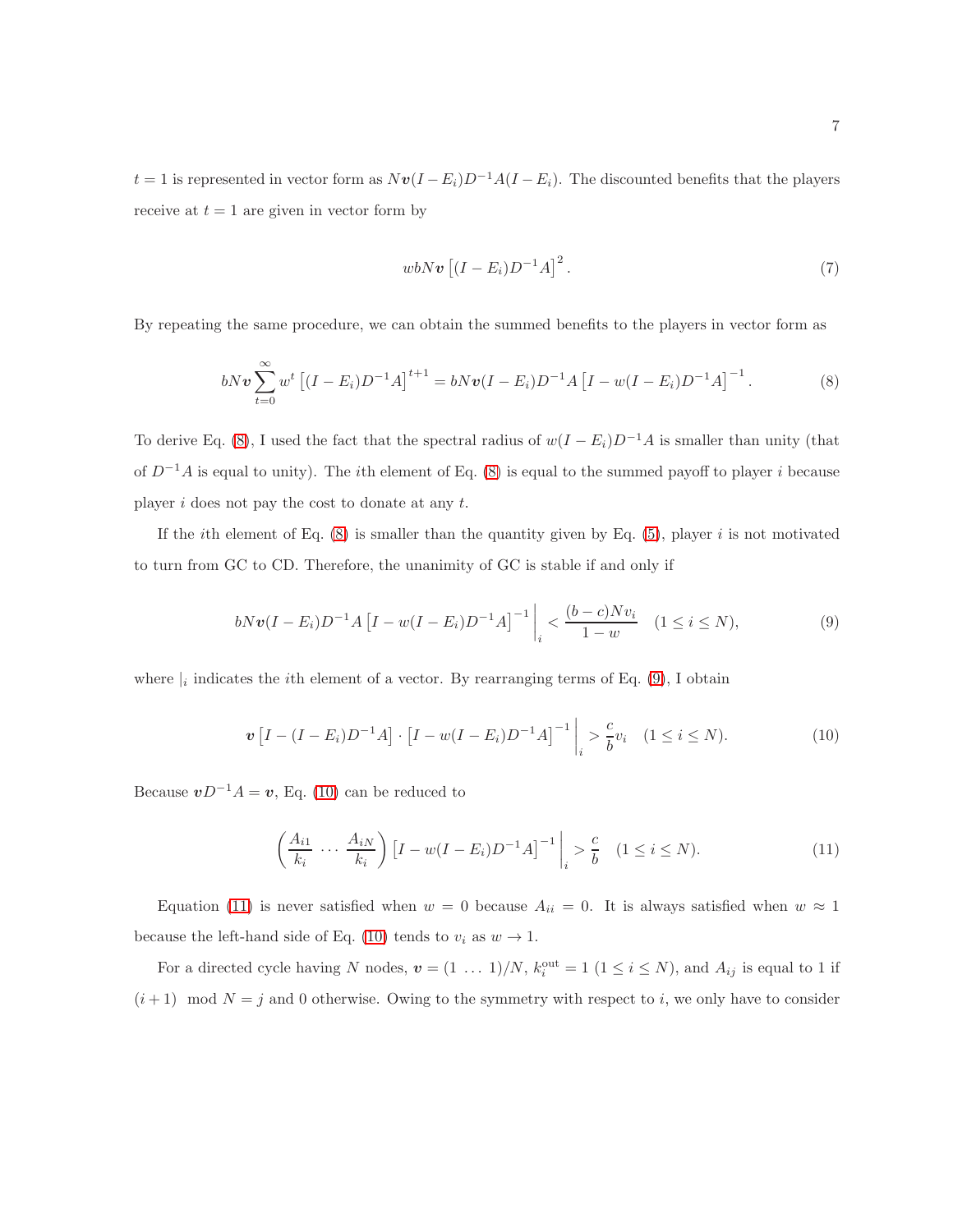the condition (i.e., Eq.  $(9)$  or Eq.  $(11)$ ) for player 1 and obtain the following:

$$
\boldsymbol{v}(I - E_i)D^{-1}A = \frac{1}{N}(1 \ 0 \ 1 \ \dots \ 1), \tag{12}
$$

$$
\boldsymbol{v} \left[ (I - E_i) D^{-1} A \right]^2 = \frac{1}{N} (1 \ 0 \ 0 \ 1 \ \dots \ 1), \tag{13}
$$

$$
\boldsymbol{v} \left[ (I - E_i) D^{-1} A \right]^{N-1} = \frac{1}{N} (1 \ 0 \ \dots \ 0), \tag{14}
$$

$$
\mathbf{v} \left[ (I - E_i) D^{-1} A \right]^N = (0 \ \dots \ 0). \tag{15}
$$

Therefore, Eq. [\(11\)](#page-6-3) can be read as  $w^{N-1} > c/b$ , which reproduces the result by Boyd and Richerson [\[13\]](#page-18-4).

### Numerical results for various networks

For general networks, calculating  $[I - w(I - E_i)D^{-1}A]^{-1}$ , which is used in Eqs. [\(9\)](#page-6-1) and [\(11\)](#page-6-3), is technically difficult because this matrix may have nondiagonal Jordan blocks. Standard formulae for decomposing matrices under independence of different eigenmodes do not simply apply. The method for efficiently calculating  $[I - w(I - E_i)D^{-1}A]^{-1}$  is described in the Methods section.

I conducted numerical simulations for different networks to determine the threshold value of w, denoted by  $w_{\text{th}}$ , above which the unanimity of GC is stable against invasion of CD. The conclusions derived from the following numerical simulations are summarized as follows: (a) abundance of triangles (and other short cycles) hardly promotes cooperation, and (b) networks with heterogeneous degree distributions yield less cooperation than those with homogeneous degree distributions.

#### Network models

I use five types of undirected networks generated from four network models. It would be even more difficult to obtain cooperation in directed networks because undirected networks generally allow more direct reciprocity than directed networks (see Discussion for a more detailed explanation).

The regular random graph (RRG) is defined as a completely randomly wired network under the restriction that all nodes (i.e., players) have the same degree  $k$  [\[21,](#page-18-14)[22\]](#page-18-12). The RRG has low clustering (i.e., low triangle density) and is homogeneous in degree [\[21,](#page-18-14) [22,](#page-18-12) [32\]](#page-19-6).

To construct a network from the Watts-Strogatz (WS) model [\[32\]](#page-19-6), nodes are placed in a circle and connected such that each one is adjacent to the  $k/2$  closest nodes on each side on the circle. In this way,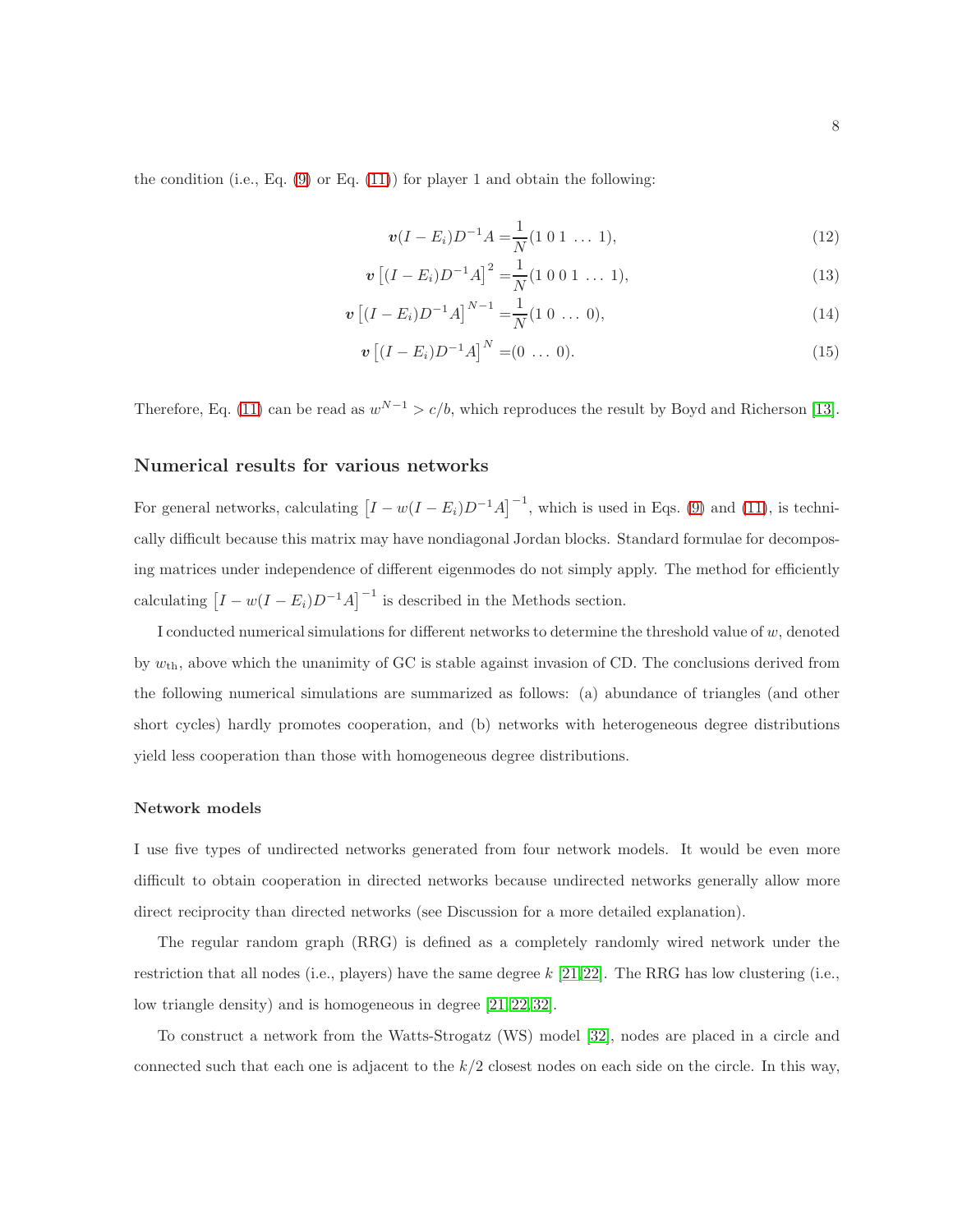each node has degree k. A fraction  $p$  of the links is then rewired, and a selected link preserves one of its end nodes and abandons the other end node. Then, I randomly select a node from the network as the new destination of the rewired link such that self-loops and multiple links are avoided. I use two cases, one in which  $p = 0$  and the other in which p is small but greater than zero. In both cases, the network has a high amount of clustering. When  $p = 0$ , the network is homogeneous in degree and unrealistic because it has a large average distance between nodes. When  $p$  is positive and appropriately small, the degree is narrowly distributed and the network has a small average distance [\[32\]](#page-19-6).

As an example of networks with heterogeneous degree distribution, I use the Barabási-Albert (BA) model. It has a power-law (scale-free) degree distribution  $p(k) \propto k^{-3}$ , a small average distance, and low level of clustering [\[20,](#page-18-11) [33\]](#page-19-7).

To probe the effect of triangles in scale-free networks, I use a variant of the Klemm-Eguíluz  $(KE)$ model [\[34,](#page-19-8) [35\]](#page-19-9). For appropriate parameter values, my variant of the KE model generates scale-free networks with  $p(k) \propto k^{-3}$ , small average distances, and a high level of clustering.

#### The effect of clustering

For a fixed network and a fixed value of cost-to-benefit ratio  $c/b$ , the threshold value of w above which the unanimity of GC is stable against conversion of player  $i$  into CD depends on  $i$ . I denote this value by  $w_{\text{th}}(i)$ . I determine  $w_{\text{th}}$  as the largest value of  $w_{\text{th}}(i)$  ( $1 \le i \le N$ ). This is true because once a certain player i turns from GC to CD, other players may be also inclined to turn to CD. It is straightforward to extend the condition shown in Eq. [\(9\)](#page-6-1) to the case of multiple CD players. For example, we can similarly derive the condition under which player j turns from GC to CD when player  $i \neq j$  is CD and all the other  $N-2$  players are GC. For example, on the left-hand side of Eq. [\(9\)](#page-6-1), we just need to replace  $E_i$  with  $E_i + E_j$ . I confirmed for all the following numerical results that once a player turns from GC to CD, some others are also elicited to turn from GC to CD according to the Nash criterion and that such a transition from GC to CD cascades until all players are CD. In loose terms, this phenomenon is reminiscent of models of cascading failure of overloaded networks, which mimic, for example, blackouts on power grids [\[36\]](#page-19-10).

The relationship between  $w_{\text{th}}$  and  $c/b$  is shown in Fig. [2\(](#page-22-0)a) for the five networks with  $N = 20$  and mean degree  $k = 4$ . The parameter values for the networks are explained in the caption of Fig. [2.](#page-22-0) A small  $c/b$  value results in a small  $w_{\text{th}}$  value, indicating that cooperation is facilitated. This is generally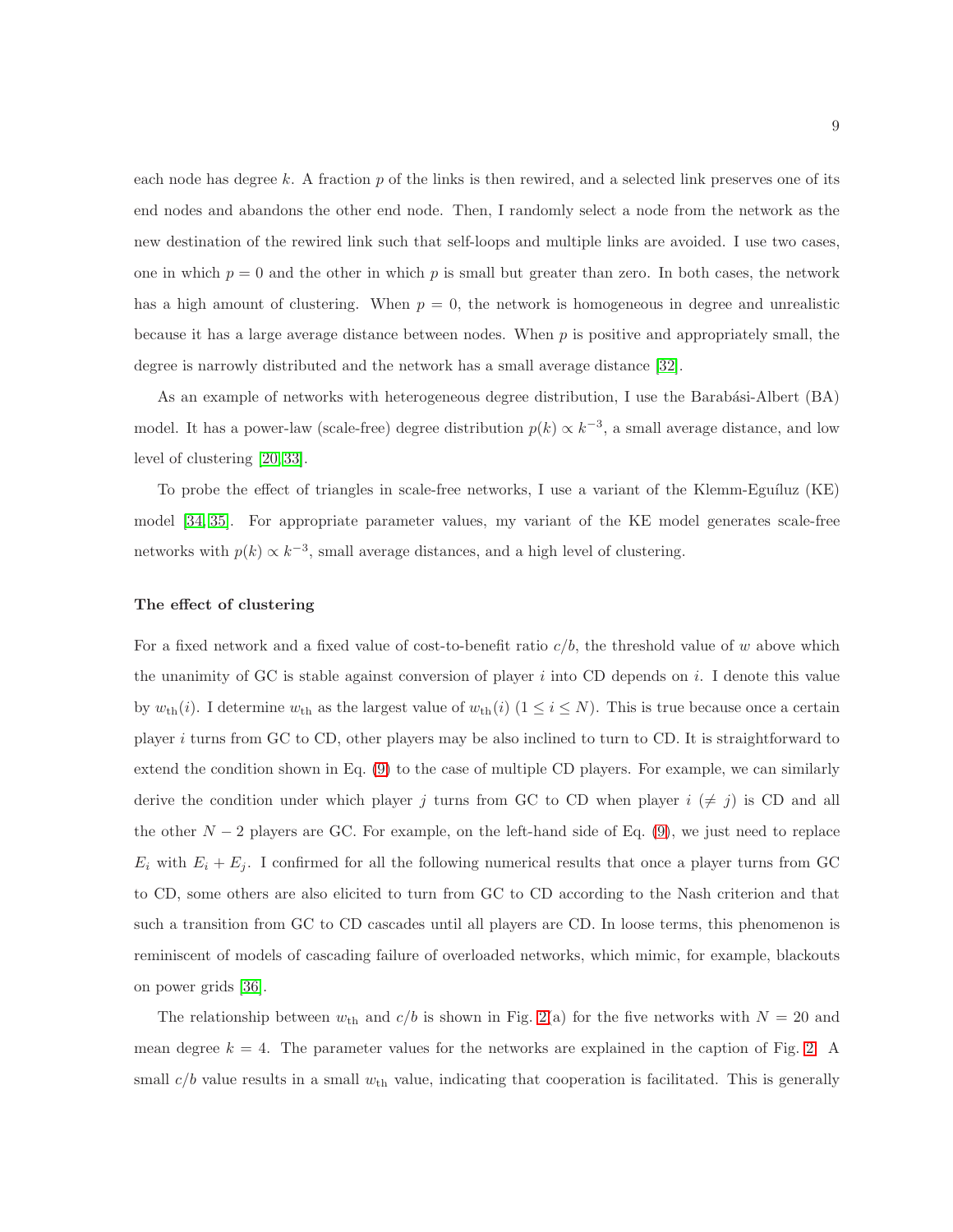the case for various mechanisms for cooperation [\[2,](#page-17-1) [37\]](#page-19-11).

For reference, the results for direct reciprocity  $(w_{th} = c/b)$  and upstream reciprocity on the directed triangle (Fig. [1;](#page-21-0)  $w_{\text{th}} = \sqrt{c/b}$ ) are also shown in Fig. [2\(](#page-22-0)a) by thin black lines. Except for small  $c/b$  values, the five networks with  $N = 20$  possess higher  $w_{th}$  values as compared to these reference cases.

The two networks generated from the WS model yield smaller values of  $w_{\text{th}}$  than those obtained from the RRG, indicating that the WS model allows more cooperation than the RRG. Because the degree distributions of these networks are almost the same and the average distances of the RRG and the WS model with  $p = 0.1$  do not differ by much [\[32\]](#page-19-6), I ascribe this difference to clustering. An abundance of triangles and short cycles in networks (i.e., the WS model) enhances cooperation. However, the difference in  $w_{\text{th}}$  is not very large. In quantitative terms, clustering does little to promote cooperation.

The same conclusion is supported for heterogeneous networks (the BA and KE models). Values of  $w_{\text{th}}$  for the KE model, which yields a high level of clustering are smaller than those for the BA model, which yields a low level of clustering. However, the  $w_{th}$  values for the KE model are considerably larger than those for the RRG and the WS model, and the differences between the results for the BA and KE models are small.

To summarize, clustering promotes cooperation but only to a small extent. To further substantiate this finding, I looked at different cases. Figure [2\(](#page-22-0)b) compares  $w_{th}$  and  $c/b$  values for the networks with  $N = 200$  and  $k = 6$ . Figure [3\(](#page-23-0)a) shows the dependence of  $w_{\text{th}}$  on N when  $c/b = 1/3$ . These cases also suggest that clustering hardly promotes cooperation.

#### Scale-free versus homogeneous networks

Figure [2](#page-22-0) indicates that scale-free networks (i.e., the BA and KE models) allow less cooperation than networks with a homogeneous degree distribution (i.e., the RRG and WS model). This is in contrast with the results for the evolutionary two-person social dilemma games  $[24-27]$  $[24-27]$  and those for the evolutionary upstream reciprocity game [\[18\]](#page-18-9) on heterogeneous networks in which scale-free networks promote cooperation. The difference stems from the fact that players in evolutionary games mimic successful neighbors, whereas in my Nash equilibrium model, players judge whether GC or CD is more profitable when the other players do not change the strategies (see Discussion for a more detailed explanation).

To probe the reason why cooperation is reduced on scale-free networks, I examine the dependence of the player-wise threshold value, i.e.,  $w_{\text{th}}(i)$  for player i, on node degree  $k_i$ . I generate a single network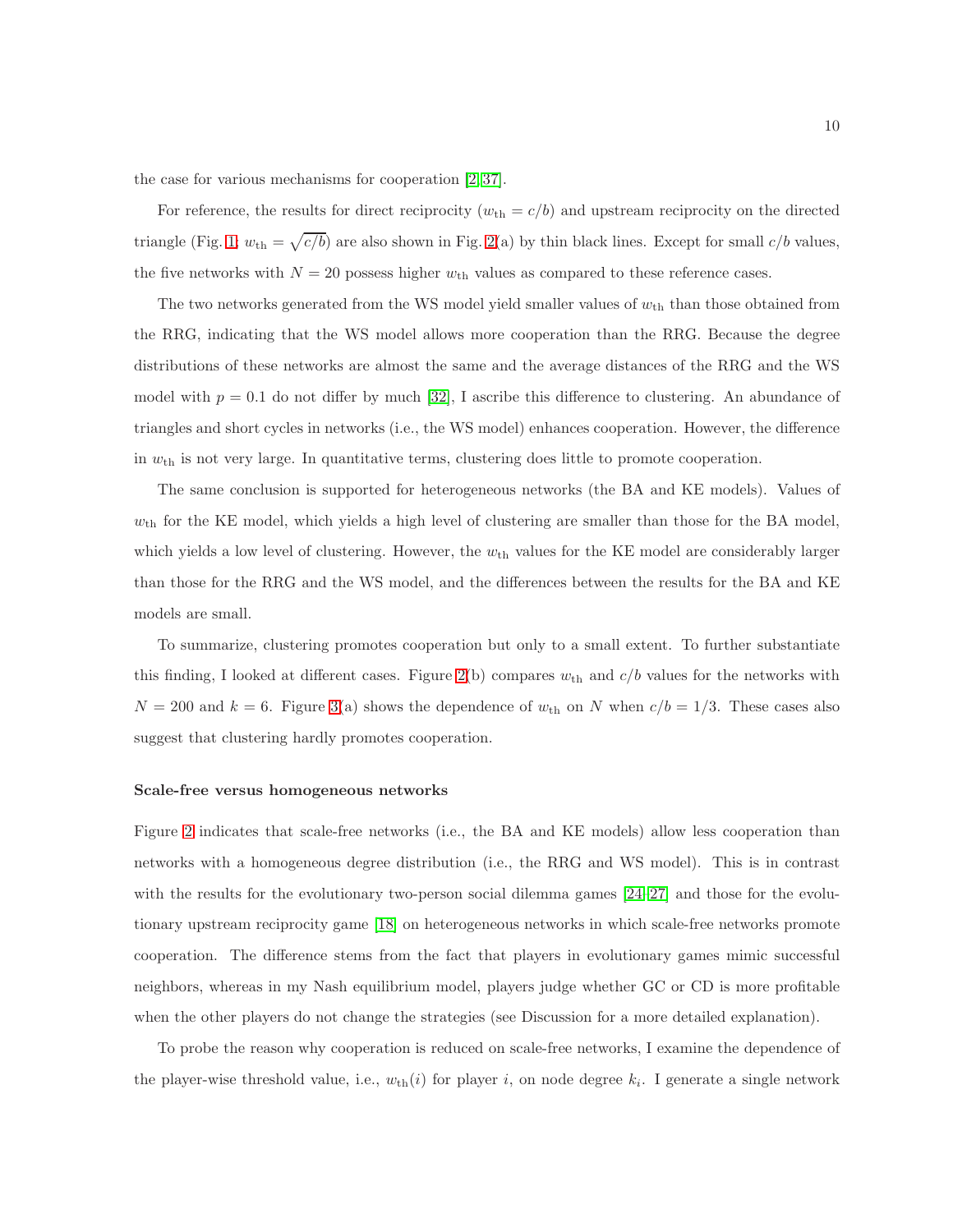from each of the RRG, the BA model, and the KE model with  $N = 200$  using the same parameter values as those used in Fig. [2\(](#page-22-0)b). For  $c/b = 1/3$ , the relationship between  $w_{\text{th}}(i)$  and  $k_i$  is shown in Fig. [4](#page-24-0) for all nodes in the three networks.  $w_{\text{th}}(i)$  decreases with  $k_i$  in the BA and KE models. In the RRG,  $k_i$  is equal to 6 for all the nodes, and the value of  $w_{\text{th}}(i)$  is approximately the same for all the nodes.

 $w_{\text{th}}(i)$  and  $k_i$  are negatively correlated because the amount of donation flow that a putative CD i stops is strongly correlated with  $v_i$ . At  $t = 0$ , it is equal to  $v_i$ . At  $t \ge 1$ , it is generally smaller than  $v_i$ , but player i having a large  $v_i$  value tends to receive a large inflow of donation, which player i stops in the next time step. For undirected networks,  $v_i = k_i / \sum_{\ell=1}^{N} k_{\ell} \propto k_i$  holds true. Players with small degrees are therefore tempted to convert to CD because the impact of the player's behavior (i.e., to donate or not to donate) on the entire network is small. Therefore, a small  $k_i$  leads to a large  $w_{\text{th}}(i)$ . Even for directed networks,  $v_i$  and  $k_i^{\text{out}}$  are often strongly correlated [\[38](#page-19-12)[–40\]](#page-20-0). Because the minimum degree in a scale-free network is smaller than that in a homogeneous network if the mean degree of the two networks is equal, scale-free networks have larger  $w_{th}$  as compared to homogeneous networks.

#### Cooperation in large networks

A comparison of Figs. [2\(](#page-22-0)a) and [2\(](#page-22-0)b) suggests that a large N makes cooperation unlikely. To examine this point further, I set  $c/b = 1/3$ , generated 100 networks for each N value and each network type, calculated  $w_{th}$ , and obtained the mean and the standard deviation of  $w_{th}$ . Because the WS model with  $p = 0$  is unique for a given N, the mean and standard deviation are not relevant in this network.

The mean and standard deviation of  $w_{\text{th}}$  for the five networks of various sizes are shown in Fig. [3\(](#page-23-0)a). The results for the BA and KE models heavily overlap. Cooperation is less likely as N increases in all models, except for the WS model with  $p = 0$ . This result is consistent with that for a directed cycle [\[13\]](#page-18-4).

 $w<sub>th</sub>$  increases with N not entirely owing to the decreased level of clustering in the network. To show this, I plot the mean and standard deviation of the clustering coefficient  $C(\in [0,1])$ , which quantifies the abundance of triangles in a network [\[32\]](#page-19-6), in Fig. [3\(](#page-23-0)b). The clustering coefficient is defined as  $C \equiv$  $(1/N) \times \sum_{i=1}^{N}$  (number of triangles including node i)/[k<sub>i</sub>(k<sub>i</sub>-1)/2]. Figure [3\(](#page-23-0)b) indicates that C decreases with N for the RRG and the BA model. Therefore, the effect of N and C on  $w_{\text{th}}$  may be mixed in these two network models. However, C stays almost constant for the WS and KE models. At least for these models, an increase in  $w_{\text{th}}$  is considered to originate primarily from an increase in  $N$ , not from changes in the level of clustering.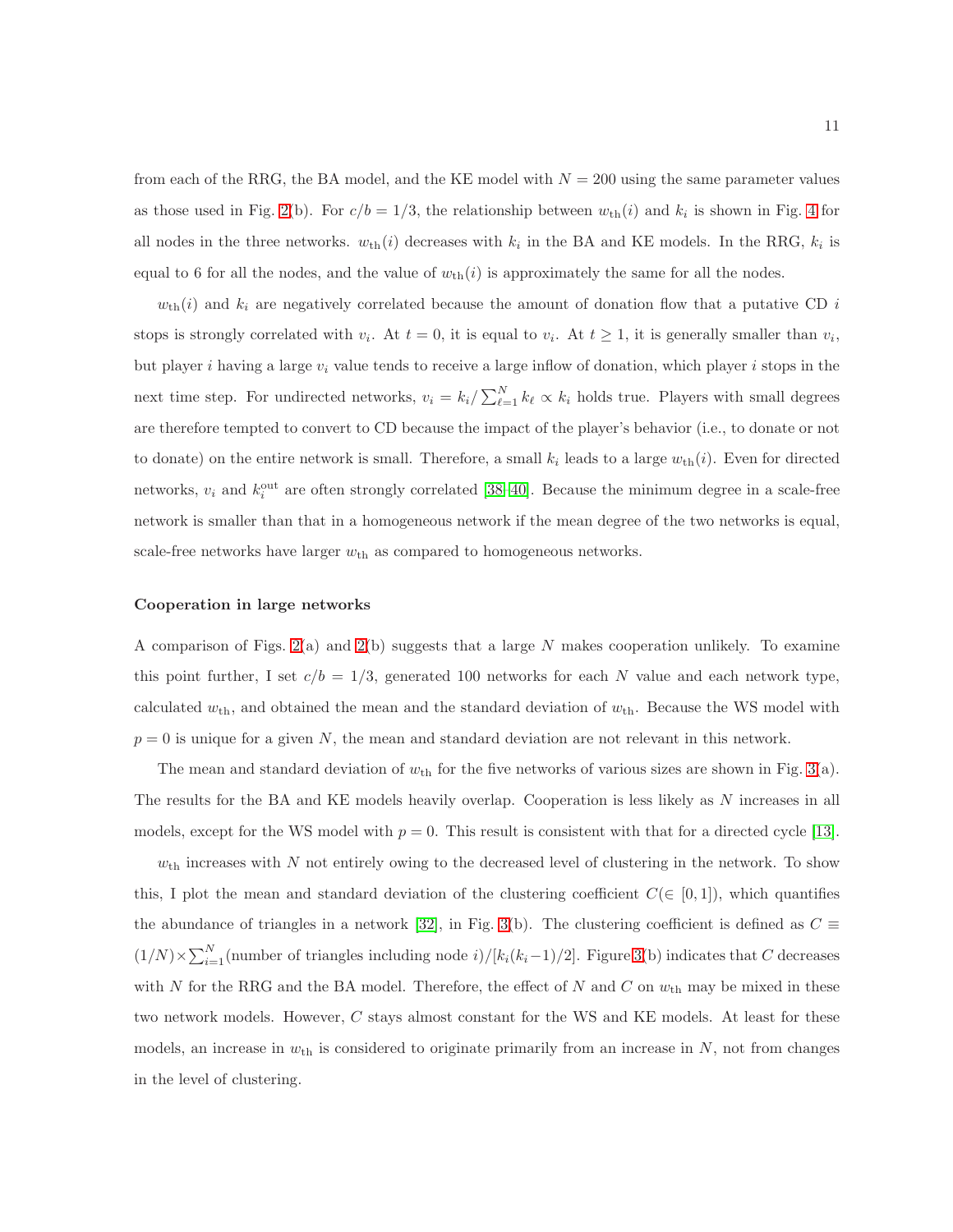In Fig. [3\(](#page-23-0)a),  $w_{th}$  seems to approach unity as N increases except for the WS model with  $p = 0$ . As previously stated, the WS model with  $p = 0$  is unrealistic because it has a large average distance between pairs of nodes [\[20–](#page-18-11)[22,](#page-18-12) [32\]](#page-19-6). Therefore, I conclude that cooperation based on upstream reciprocity is not likely for homogeneous and heterogeneous networks in general.

## **Discussion**

I generalized the upstream reciprocity model proposed for a directed cycle [\[13\]](#page-18-4) to general networks and reached two primary conclusions.

First, cooperation based on upstream reciprocity is not likely in general networks regardless of the abundance of triangles and heterogeneity in the node degree. Because the networks that I examined are undirected, some amount of direct reciprocity is relevant; GC neighbors partially retaliate directly against a CD. My result that cooperation is unlikely for undirected networks implies that cooperation would be even more difficult for directed networks in which direct reciprocity is less available. In directed networks, direct reciprocity occurs only on reciprocal links between a pair of players.

Second, I showed that scale-free network models allow less cooperation (i.e., large  $w_{th}$ ) as compared to networks with homogeneous degree distributions. This result is opposite of those for two-person social dilemma games [\[24](#page-19-0)[–27\]](#page-19-1) and the upstream reciprocity game [\[18\]](#page-18-9). The difference stems from the fact that the previous studies assumed evolutionary games and the present study (and the original model by Boyd and Richerson [\[13\]](#page-18-4)) is based on nonevolutionary analysis.

I adopted a nonevolutionary setup and examined the condition for the Nash equilibrium because the concept of the evolutionary game on heterogeneous networks seems elusive. Evolutionary games on heterogeneous networks imply that a player imitates the strategy of a successful neighbor that is likely to have a different node degree. However, players with different degrees are involved in essentially different games because the number of times that each player plays the game per generation necessarily depends on the degree. Therefore, for example, a small-degree player cannot generally expect a large payoff by mimicking a successful neighbor with a large degree. In this situation, defining the game and payoff for players with various degrees is complicated [\[26,](#page-19-13) [28,](#page-19-2) [29\]](#page-19-3). Use of the Nash criterion does not incur this type of problem.

The overall conclusions of the present study are negative. To explain the occurrence of upstream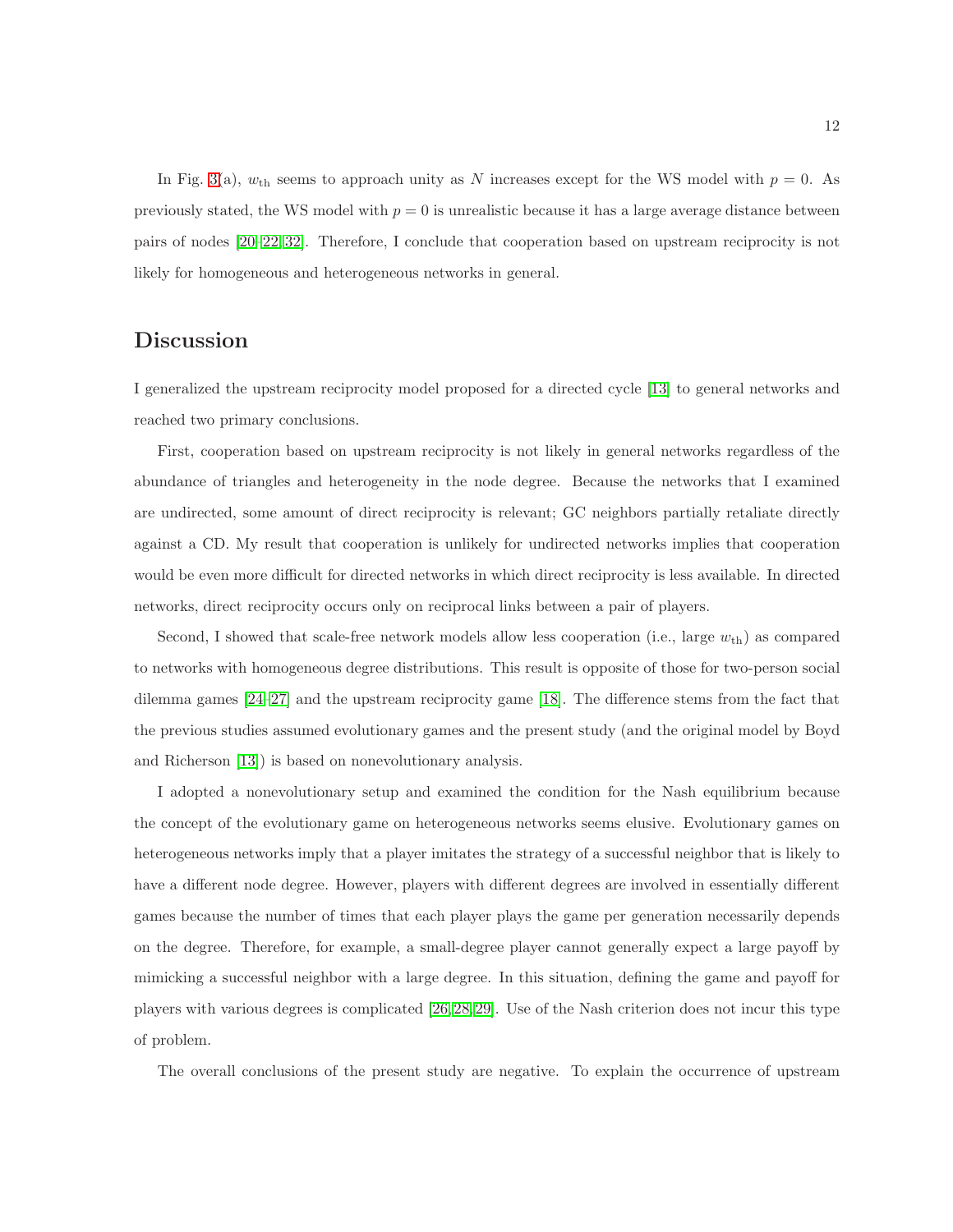reciprocity in real societies, it may be advantageous to combine upstream reciprocity with other nonnetwork mechanisms, such as the ones mentioned in the Introduction.

## Methods

### Numerical methods for calculating Eqs. [\(9\)](#page-6-1) and [\(11\)](#page-6-3)

I determined  $w_{\text{th}}$  by applying the bisection method to Eq. [\(9\)](#page-6-1) or [\(11\)](#page-6-3). To calculate  $\left[ I - w(I - E_i)D^{-1}A \right]^{-1}$ for different values of w, it is beneficial to use the expansion of  $(I - E_i)D^{-1}A$  in terms of independent modes. This is possible when the adjacency matrix A for the subnetwork composed of the GCs is diagonalizable, as shown below.

I assume that there are  $N_s \equiv N - N_d$  GCs and  $N_d$  CDs. In the main text, I focused on the case  $N_{\rm d} = 1$ . However, the case  $N_{\rm d} \geq 2$  is also relevant because I verified in the main text that the appearance of a single CD leads to the further emergence of CDs. Without loss of generality, I assume that players 1, 2, ...,  $N_s$  are GC and players  $N_s + 1$ ,  $N_s + 2$ , ..., N are CD, and that the network is strongly connected. We need to identify all the (generalized) eigenmodes of  $E_{\rm s}D^{-1}A$ , where

<span id="page-12-1"></span><span id="page-12-0"></span>
$$
E_{\rm s} \equiv \sum_{i=1}^{N_{\rm s}} E_i. \tag{16}
$$

I first partition  $E_s$ ,  $D^{-1}$ , and A into two-by-two blocks, each partition corresponding to the set of GC and that of CD. For a candidate of a left eigenvector of  $E_{\rm s}D^{-1}A$ , denoted by  $v^{(i)}$ ,

$$
\boldsymbol{v}^{(i)} E_{\rm s} D^{-1} A \equiv \begin{pmatrix} \boldsymbol{v}_{\rm s}^{(i)} & \boldsymbol{v}_{\rm d}^{(i)} \end{pmatrix} \begin{pmatrix} I_{N_{\rm s}} & O \\ O & O \end{pmatrix} \begin{pmatrix} D_{\rm s}^{-1} & O \\ O & D_{\rm d}^{-1} \end{pmatrix} \begin{pmatrix} A_{\rm ss} & A_{\rm sd} \\ A_{\rm ds} & A_{\rm dd} \end{pmatrix}
$$

$$
= \begin{pmatrix} \boldsymbol{v}_{\rm s}^{(i)} D_{\rm s}^{-1} A_{\rm ss} & \boldsymbol{v}_{\rm s}^{(i)} D_{\rm s}^{-1} A_{\rm sd} \end{pmatrix},
$$
(17)

where  $I_{N_s}$  is the identity matrix of size  $N_s$ ;  $D_s$  and  $D_d$  are diagonal matrices whose diagonal entries are equal to the outdegrees of the GCs and CDs, respectively;  $A_{ss}$  is the  $N_s$ -by- $N_s$  matrix corresponding to the adjacent matrix within the GCs; and  $A_{sd}$ ,  $A_{ds}$ , and  $A_{dd}$  are similarly defined blocks of the original adjacency matrix A. Note that  $A_{ds}$  and  $A_{dd}$  are absent on the right-hand side of Eq. [\(17\)](#page-12-0) and as such are not relevant to the following discussion.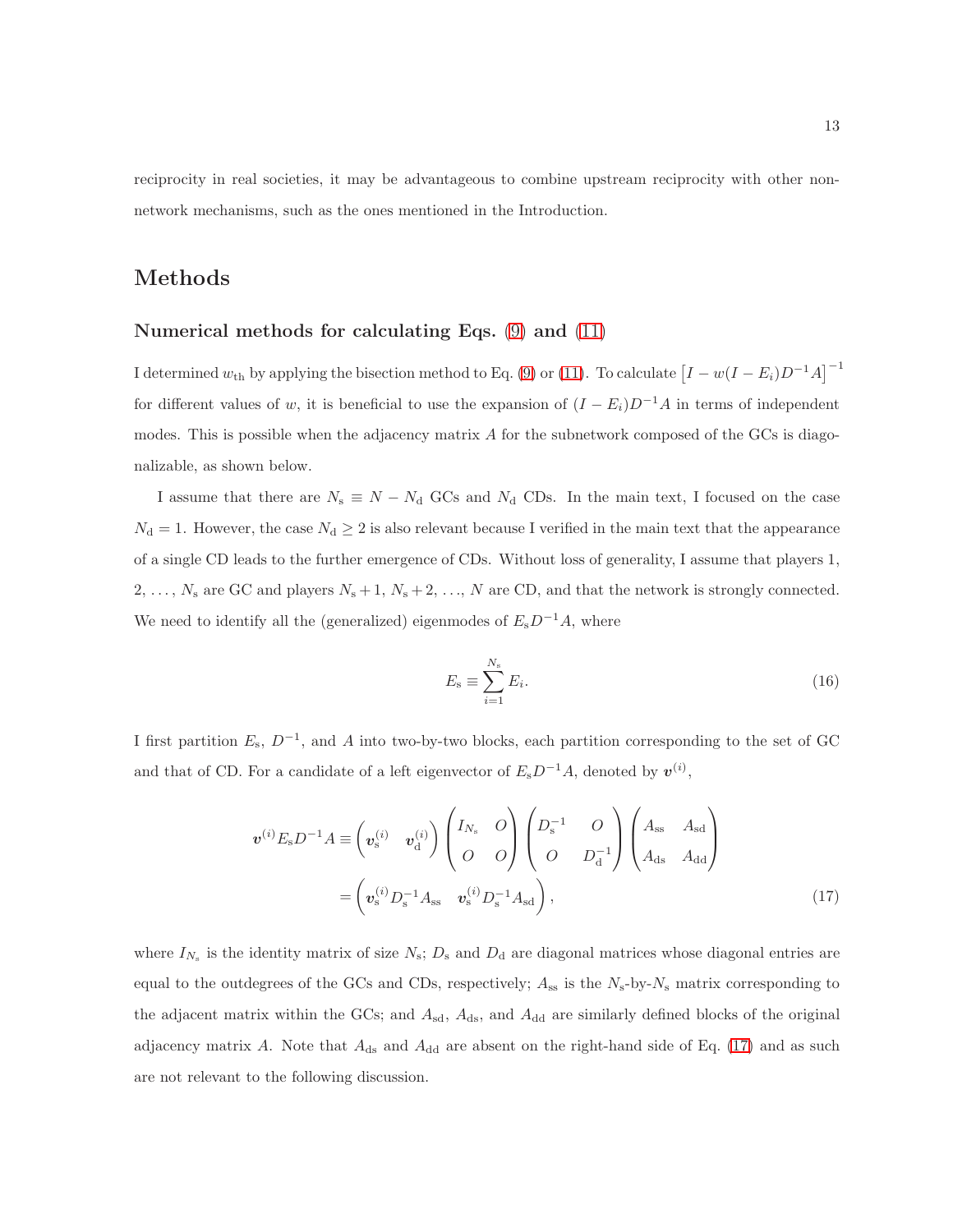First of all,  $\boldsymbol{v}^{(i)} = (\boldsymbol{v}_{\mathrm{s}}^{(i)}\;\boldsymbol{v}_{\mathrm{d}}^{(i)})$  $\mathbf{e}_{\mathbf{d}}^{(i)}$ ) =  $\mathbf{e}_{i}^{\top}$   $(N_{\rm s} + 1 \leq i \leq N)$  is a trivial zero left eigenvector of  $E_{\rm s}D^{-1}A$ . Here,  $\top$  denotes transpose, and  $e_i$  is the unit column vector in which the *i*th element is equal to unity and all the other elements are equal to zero.

To obtain the other  $N_s$  generalized eigenmodes of  $E_s D^{-1}A$ , I consider the case in which  $D_s^{-1}A_{ss}$  is diagonalizable. Otherwise, efficiently calculating  $[I - wE_{s}D^{-1}A]^{-1}$  via matrix decomposition is difficult.  $D_s^{-1}A_{ss}$  is diagonalizable if the network is undirected. A diagonalizable  $D_s^{-1}A_{ss}$  possesses  $N_s$  nondegenerate left eigenvector  $v_s^{(i)}$   $(1 \le i \le N_s)$  with the corresponding eigenvalue  $\lambda_i$ . It is possible that  $\lambda_i = \lambda_j$ for  $i \neq j$ .

If  $\lambda_i \neq 0$ ,  $\lambda_i$  is an eigenvalue of  $E_{\rm s}D^{-1}A$ , and the corresponding left eigenvector is given by  $v^{(i)}$  =  $(\boldsymbol{v}_{\text{s}}^{(i)}\ \boldsymbol{v}_{\text{d}}^{(i)}$  $\binom{v}{d}$ , where

$$
v_{\rm d}^{(i)} = \frac{v_{\rm s}^{(i)} D_{\rm s}^{-1} A_{\rm sd}}{\lambda_i}.
$$
 (18)

If  $\lambda_i = 0$ , Eq. [\(17\)](#page-12-0) implies that  $\mathbf{v}^{(i)} = (\mathbf{v}_s^{(i)} \; \mathbf{v}_d^{(i)})$  $\binom{a}{d}$  is not a left eigenvector of  $E_{s}D^{-1}A$ . An example network with  $N = 3$  that has nontrivial zero eigenvalues is presented in the next section for a pedagogical purpose. When  $\lambda_i = 0$ , I set  $\mathbf{v}_{d}^{(i)} = 0$  such that

<span id="page-13-0"></span>
$$
\boldsymbol{v}^{(i)} E_{\rm s} D^{-1} A = (\underbrace{\mathbf{0}}_{N_{\rm s} \text{ zeros}} \underbrace{\boldsymbol{v}_{\rm s}^{(i)} D_{\rm d}^{-1} A_{\rm sd}}_{\text{of size } N_{\rm d}}). \tag{19}
$$

Because  $(0 \t v_s^{(i)} D_d^{-1} A_{sd})$  can be represented as a linear sum of  $e_i^{\top} (N_s + 1 \le i \le N)$ ,  $v^{(i)}$  is a type of generalized eigenvector corresponding to  $\lambda_i = 0$ .

I denote by  $u^{(i)}$  ( $1 \le i \le N_s$ ) the nontrivial generalized right eigenmodes of  $E_s D^{-1}A$  corresponding to  $v^{(i)}$ . To obtain  $u^{(i)}$ , I denote by  $u_s^{(i)}$   $(1 \le i \le N_s)$  the normalized right eigenvectors of  $D_s^{-1}A_{ss}$  with eigenvalue  $\lambda_i$ . Then,

$$
\boldsymbol{u}^{(i)} \equiv \begin{pmatrix} \boldsymbol{u}_{\mathrm{s}}^{(i)} \\ \mathbf{0} \end{pmatrix} \begin{cases} \text{size } N_{\mathrm{s}} \\ \text{size } N_{\mathrm{s}} \end{cases} \qquad (1 \leq i \leq N_{\mathrm{s}}) \tag{20}
$$

are right eigenvectors of  $E_{s}D^{-1}A$  that respect the orthogonality  $\mathbf{v}^{(i)}\mathbf{u}^{(j)}=\delta_{ij}$ , where  $\delta$  is the Kronecker delta.

For completeness, I obtain the expression of the other  $N_d$  right eigenvectors of  $E_sD^{-1}A$  corresponding to the trivial zero eigenvalue as follows. I align  $v^{(i)}$  and  $u^{(i)}$   $(1 \le i \le N_s)$  such that nonzero eigenvectors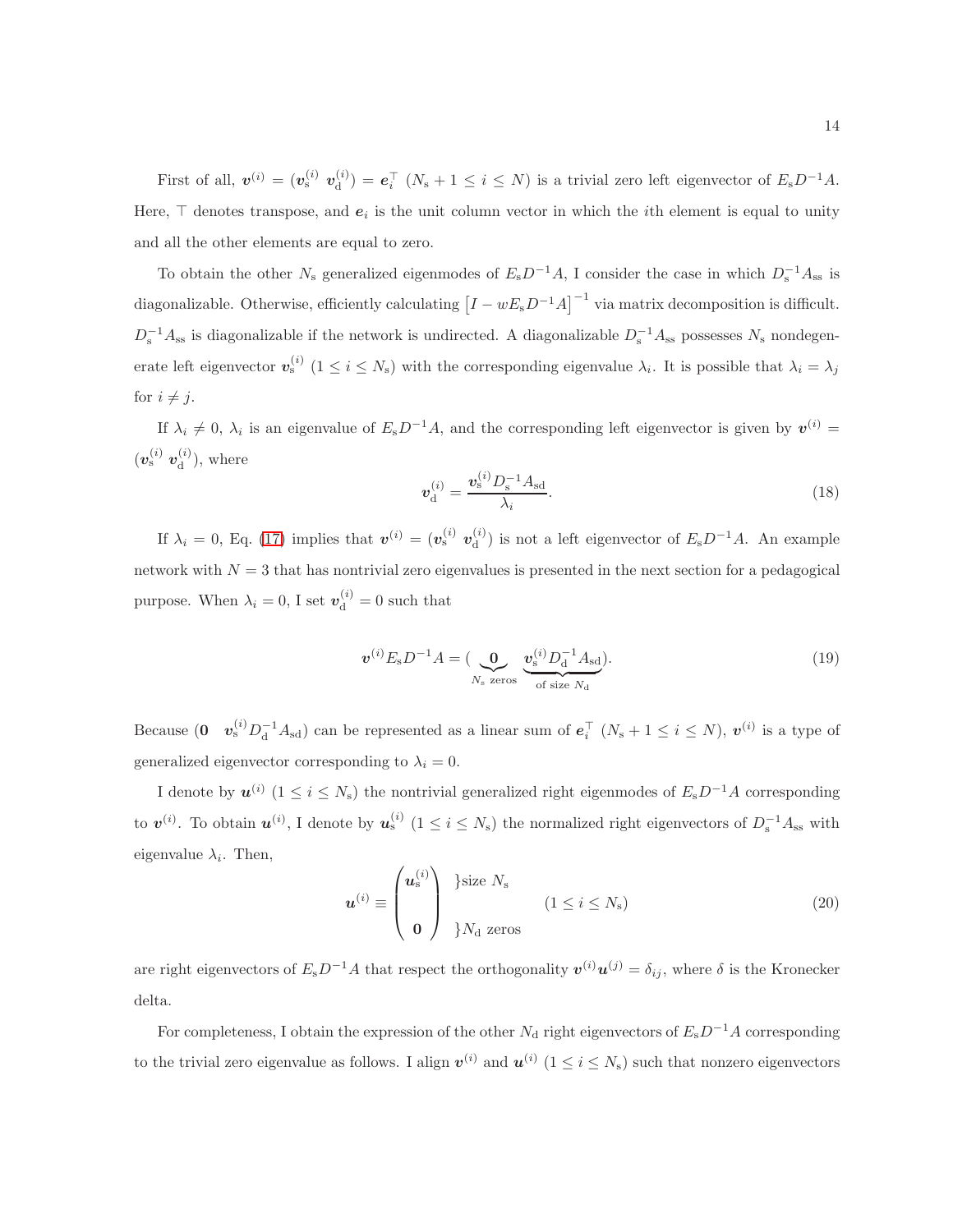correspond to  $1 \le i \le N_s - N_0$  and generalized zero eigenmodes correspond to  $N_s - N_0 + 1 \le i \le N_s$ . Then, the orthogonality condition  $\mathbf{v}^{(i)}\mathbf{u}^{(j)} = \delta_{ij}$  reads

<span id="page-14-0"></span>
$$
\begin{pmatrix}\nv_{s}^{(1)} & \frac{v_{s}^{(1)} D_{s}^{-1} A_{sd}}{\lambda_{1}} \\
\vdots & \vdots \\
v_{s}^{(N_{s}-N_{0})} & \frac{v_{s}^{(N_{s}-N_{0})} D_{s}^{-1} A_{sd}}{\lambda_{N_{s}-N_{0}}}\n\end{pmatrix}\n\begin{pmatrix}\nv_{s}^{(1)} u_{s}^{(2)} \cdots u_{s}^{(N_{s})} & M \\
0 & I_{N_{d}}\n\end{pmatrix} = I
$$
\n(21)\n
$$
\begin{pmatrix}\nv_{s}^{(N_{s})} & 0 \\
\vdots & \vdots \\
0 & I_{N_{d}}\n\end{pmatrix}
$$

for an  $N_s$ -by- $N_d$  matrix  $M$ . Equation [\(21\)](#page-14-0) yields

$$
M = -\left(u_s^{(1)} \cdots u_s^{(N_s - N_0)}\right) \begin{pmatrix} \frac{v_s^{(1)} D_s^{-1} A_{sd}}{\lambda_1} \\ \vdots \\ \frac{v_s^{(N_s - N_0)} D_s^{-1} A_{sd}}{\lambda_{N_s - N_0}} \end{pmatrix} .
$$
 (22)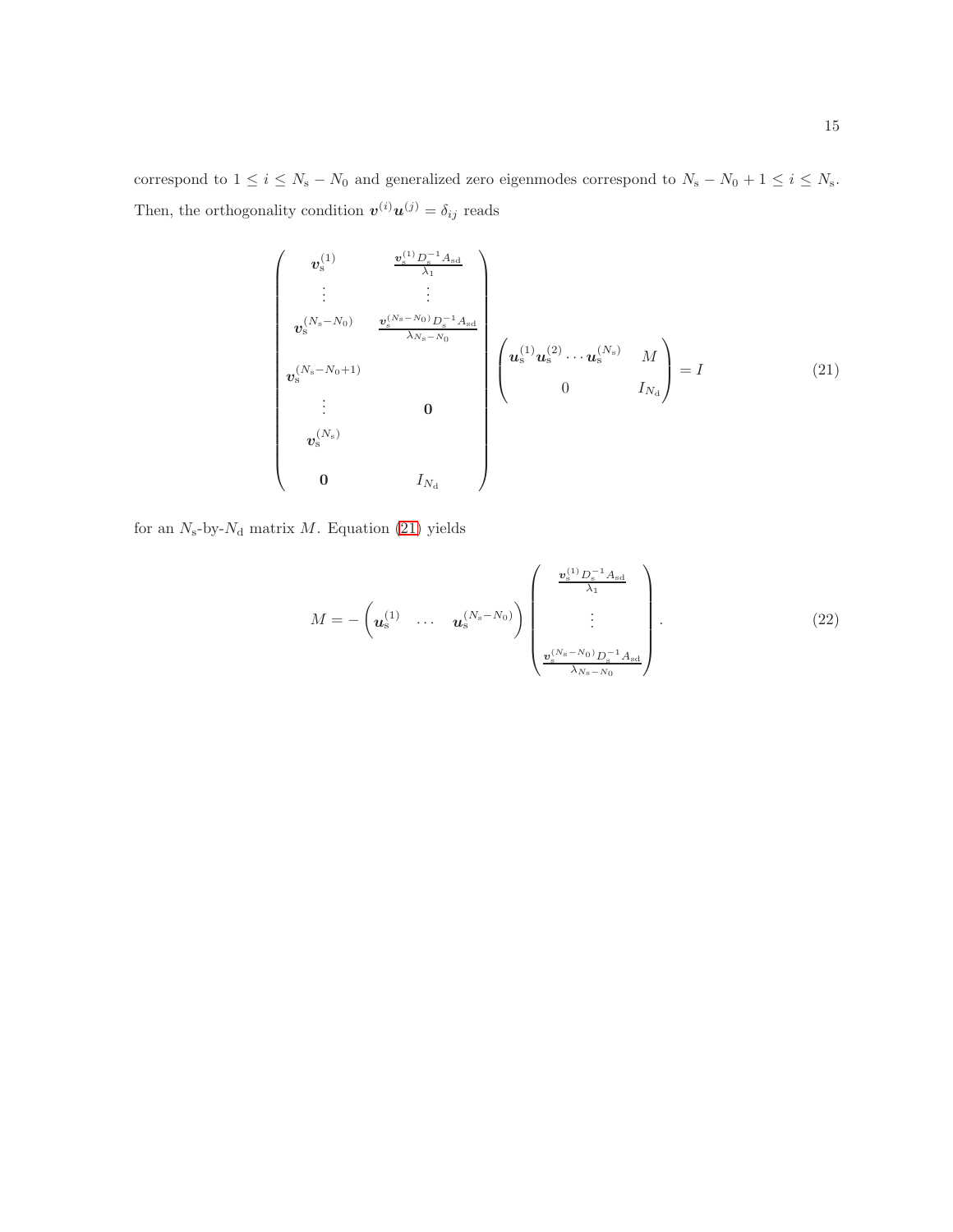Finally, the decomposition of  $E_{\rm s}D^{-1}A$  is given by

$$
E_{s}D^{-1}A
$$
\n
$$
= \begin{pmatrix}\n\mathbf{u}_{s}^{(1)}\mathbf{u}_{s}^{(2)}\cdots\mathbf{u}_{s}^{(N_{s})} & M \\
0 & I_{N_{a}}\n\end{pmatrix}\n\begin{pmatrix}\n\lambda_{1}\mathbf{v}_{s}^{(1)} & \mathbf{v}_{s}^{(1)}D_{s}^{-1}A_{sd} \\
\vdots & \vdots \\
\lambda_{N_{s}-N_{0}}\mathbf{v}_{s}^{(N_{s}-N_{0})} & \mathbf{v}_{s}^{(N_{s}-N_{0})}D_{s}^{-1}A_{sd} \\
\mathbf{v}_{s}^{(N_{s}-N_{0}+1)}D_{s}^{-1}A_{sd} \\
\mathbf{0} & \vdots \\
\mathbf{v}_{s}^{(N_{s})}D_{s}^{-1}A_{sd}\n\end{pmatrix}
$$
\n
$$
= \sum_{j=1}^{N_{s}-N_{0}} \lambda_{j} \begin{pmatrix}\n\mathbf{u}_{s}^{(j)} \\
\mathbf{0}\n\end{pmatrix}\n\begin{pmatrix}\n\mathbf{v}_{s}^{(j)} - \frac{\mathbf{v}_{s}^{(j)}D_{s}^{-1}A_{sd}}{\lambda_{j}}\n\end{pmatrix} + \sum_{j=N_{s}-N_{0}+1}^{N_{s}} \begin{pmatrix}\n\mathbf{u}_{s}^{(j)} \\
\mathbf{0}\n\end{pmatrix}\n\begin{pmatrix}\n\mathbf{0} & \mathbf{v}_{s}^{(j)}D_{s}^{-1}A_{sd}\n\end{pmatrix}.
$$
\n(23)

Combining Eq. [\(23\)](#page-15-0) and the orthogonality condition  $v_s^{(i)}u_s^{(j)} = \delta_{ij}$ , I obtain

<span id="page-15-1"></span><span id="page-15-0"></span>
$$
\left[E_{\rm s}D^{-1}A\right]^\ell = \sum_{j=1}^{N_{\rm s}-N_0} \lambda_j^\ell \begin{pmatrix} u_{\rm s}^{(j)} \\ 0 \end{pmatrix} \begin{pmatrix} v_{\rm s}^{(j)} & v_{\rm s}^{(j)}D_{\rm s}^{-1}A_{\rm sd} \\ 0 \end{pmatrix} \quad (\ell \ge 2). \tag{24}
$$

Using Eqs. [\(16\)](#page-12-1), [\(23\)](#page-15-0), and [\(24\)](#page-15-1), we can express the quantities appearing on the left-hand sides of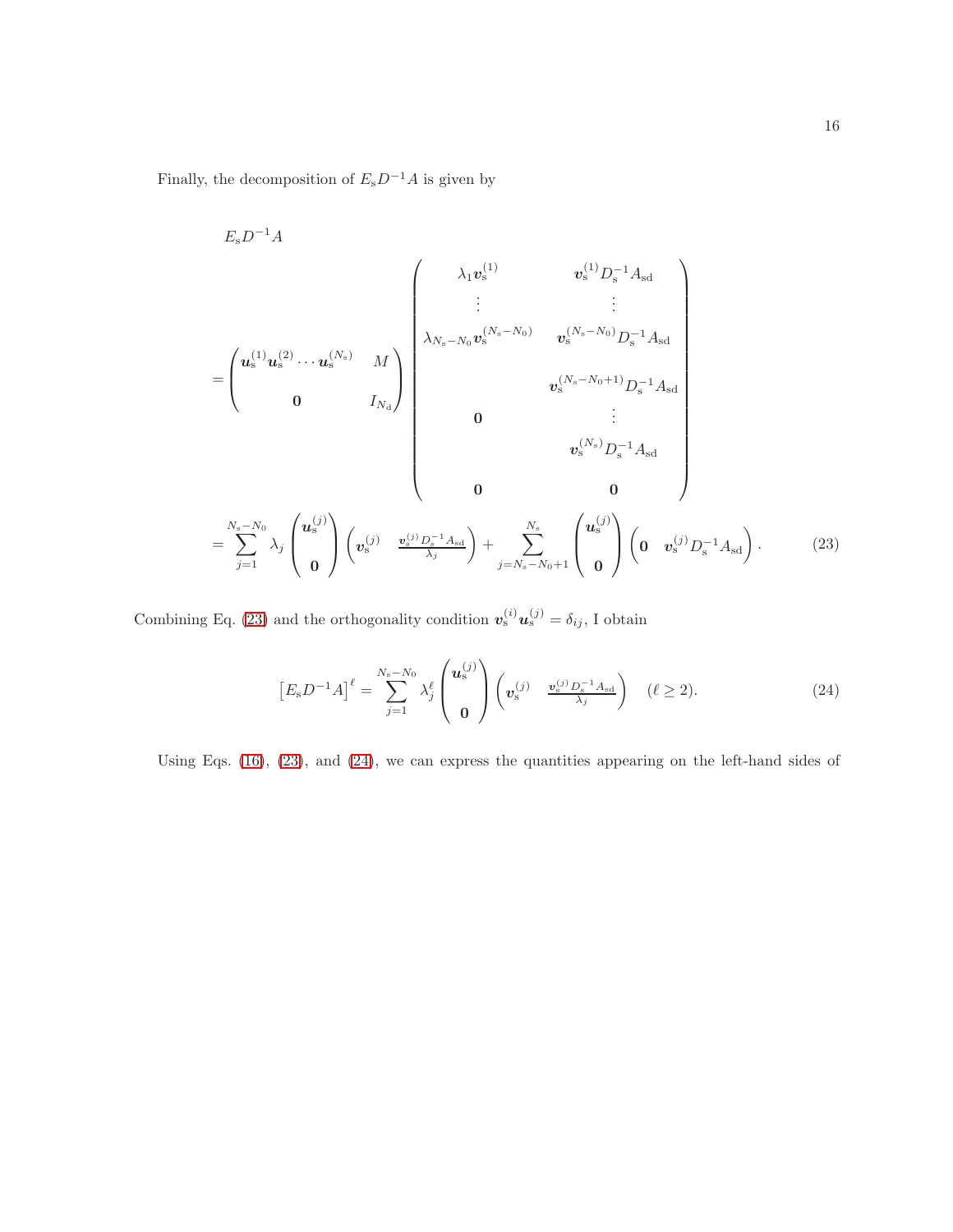Eqs.  $(9)$  and  $(11)$  as

$$
\begin{aligned}\n[I - w(I - E_i)D^{-1}A]^{-1} &= I + \sum_{j=1}^{N_s - N_0} \frac{w\lambda_j}{1 - w\lambda_j} \begin{pmatrix} u_s^{(j)} \\ 0 \end{pmatrix} \begin{pmatrix} v_s^{(j)} & \frac{v_s^{(j)}D_s^{-1}A_{sd}}{\lambda_j} \end{pmatrix} \\
&\quad + w \sum_{j=N_s - N_0 + 1}^{N_s} \begin{pmatrix} u_s^{(j)} \\ 0 \end{pmatrix} \begin{pmatrix} 0 & v_s^{(j)}D_s^{-1}A_{sd} \end{pmatrix},\n\end{aligned} \tag{25}
$$
\n
$$
\begin{aligned}\n(I - E_i)D^{-1}A \left[I - w(I - E_i)D^{-1}A\right]^{-1} &= \sum_{j=1}^{N_s - N_0} \frac{\lambda_j}{1 - w\lambda_j} \begin{pmatrix} u_s^{(j)} \\ 0 \end{pmatrix} \begin{pmatrix} v_s^{(j)} & \frac{v_s^{(j)}D_s^{-1}A_{sd}}{\lambda_j} \end{pmatrix} \\
&\quad + \sum_{j=N_s - N_0 + 1}^{N_s} \begin{pmatrix} u_s^{(j)} \\ 0 \end{pmatrix} \begin{pmatrix} 0 & v_s^{(j)}D_s^{-1}A_{sd} \end{pmatrix}.\n\end{aligned} \tag{26}
$$

If  $A_{ss}$  is symmetric,  $D_s^{-1/2} A_{ss} D_s^{-1/2}$  is also symmetric and therefore diagonalizable by a unitary matrix. Denote the eigenvalue and the right eigenvector of  $D_s^{-1/2} A_{ss} D_s^{-1/2}$  by  $\hat{\lambda}_i$  and  $\hat{\mathbf{u}}^{(i)}$ , respectively. Note that  $\hat{\lambda}_i$  and  $\hat{\mathbf{u}}^{(i)}$  are both real and can be computed relatively easily. Then, we can obtain the relationships  $\lambda_i = \hat{\lambda}_i$ ,  $u_s^{(i)} = D_s^{-1/2} \hat{u}^{(i)}$ , and  $v_s^{(i)} = \hat{u}^{(i)\top} D_s^{1/2}$ . We can also obtain  $v_d = \hat{u}^{(i)\top} D_s^{-1/2} A_{sr}/\lambda_i$ when  $\lambda_i \neq 0$ .

### Example network yielding nontrivial zero eigenmodes

Consider the undirected network having  $N = 3$  nodes as shown in Fig. [5.](#page-25-0) For this network I obtain

$$
D^{-1}A = \begin{pmatrix} 0 & 0 & 1 \\ 0 & 0 & 1 \\ \frac{1}{2} & \frac{1}{2} & 0 \end{pmatrix}.
$$
 (27)

By turning player 3 from GC to CD, I obtain

<span id="page-16-0"></span>
$$
(I - E_3)D^{-1}A = (E_1 + E_2)D^{-1}A = \begin{pmatrix} 0 & 0 & 1 \\ 0 & 0 & 1 \\ 0 & 0 & 0 \end{pmatrix}.
$$
 (28)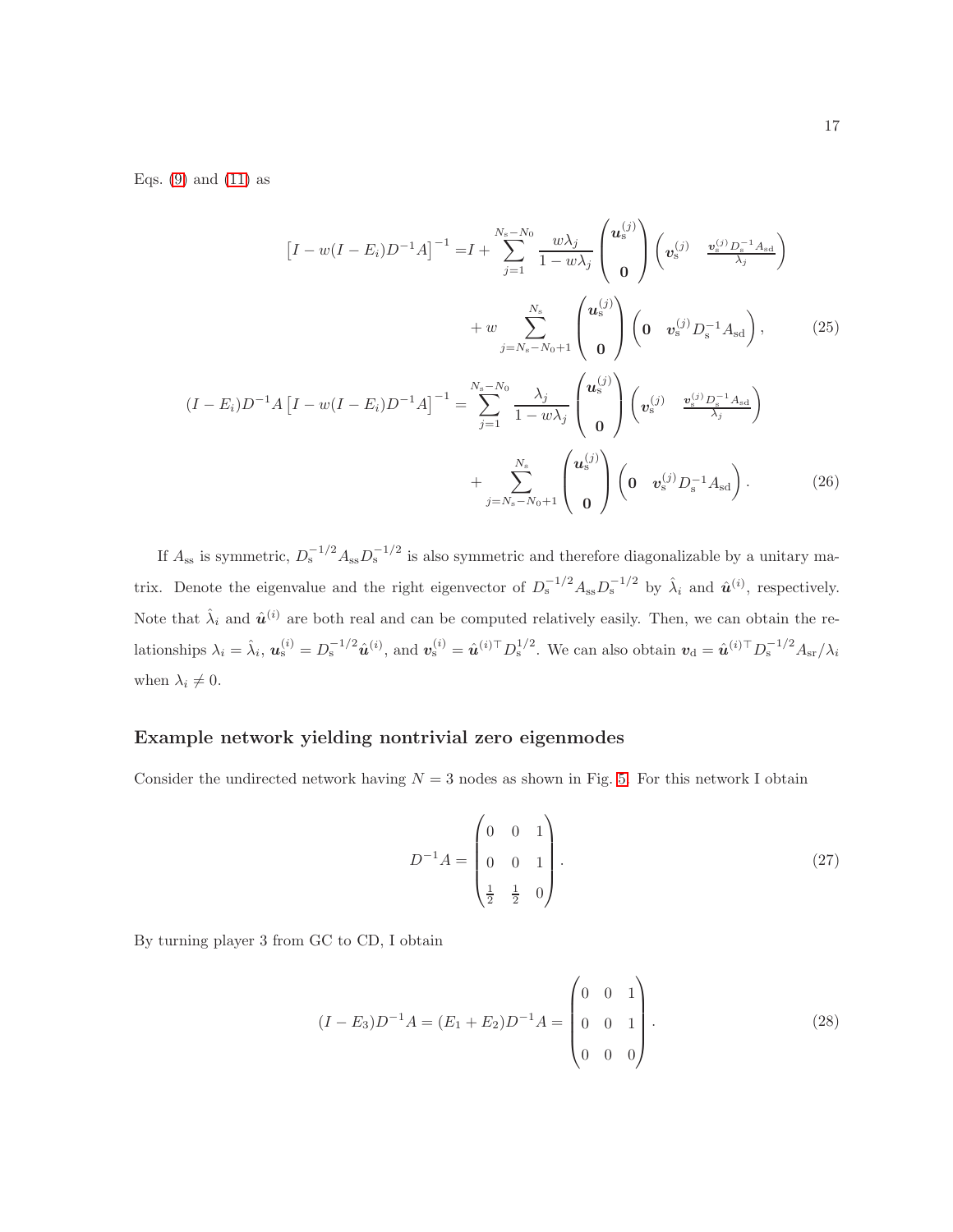All of the eigenvalues of matrix [\(28\)](#page-16-0) are equal to zero, one trivial and two nontrivial. The one trivial zero eigenvalue originates from removing player 3 from the network of GCs. The trivial zero left eigenvector is given by  $v_3 = e_3^\top = (0\ 0\ 1)$ . I select the two generalized zero left eigenmodes to be  $v_i = e_i^\top$   $(i = 1, 2)$ . The choice of  $v_1$  and  $v_2$  is not unique. The right eigenmodes are given by  $u_i = e_i(1 \le i \le 3)$ .

Equation [\(19\)](#page-13-0), for example, then reads  $v_1(E_1 + E_2)D^{-1}A = v_2(E_1 + E_2)D^{-1}A = v_3$  and  $v_3(E_1 + E_2)D^{-1}A = v_4$  $E_2$ ) $D^{-1}A = 0$ .

## Acknowledgments

I thank Hisashi Ohtsuki and Kazuo Murota for the helpful discussions and acknowledge the support provided by Grants-in-Aid for Scientific Research (Grant Nos. 20760258 and 23681033, and Innovative Areas "Systems Molecular Ethology") from MEXT, Japan.

## <span id="page-17-0"></span>References

- <span id="page-17-1"></span>1. Nowak MA, Sigmund K (2005) Evolution of indirect reciprocity. Nature 437: 1291–1298.
- <span id="page-17-2"></span>2. Sigmund K (2010) The Calculus of Selfishness. Princeton, NJ: Princeton University Press.
- 3. Dufwenberg M, Gneezy U, Güth W, van Damme E (2001) Direct vs indirect reciprocity: an experiment. Homo Oecono 18: 19–30.
- <span id="page-17-3"></span>4. Greiner B, Levati MV (2005) Indirect reciprocity in cyclical networks—an experimental study. J Econ Psych 26: 711–731.
- <span id="page-17-4"></span>5. Stanca L (2009) Measuring indirect reciprocity: whose back do we scratch? J Econ Psych 30: 190–202.
- <span id="page-17-5"></span>6. Bartlett MY, DeSteno D (2006) Gratitude and prosocial behavior. Psych Sci 17: 319–325.
- <span id="page-17-6"></span>7. Rutte C, Taborsky M (2007) Generalized reciprocity in rats. Plos Biol 5: e196.
- 8. Yamagishi T, Cook KS (1993) Generalized exchange and social dilemmas. Social Psychology Quarterly 56: 235–248.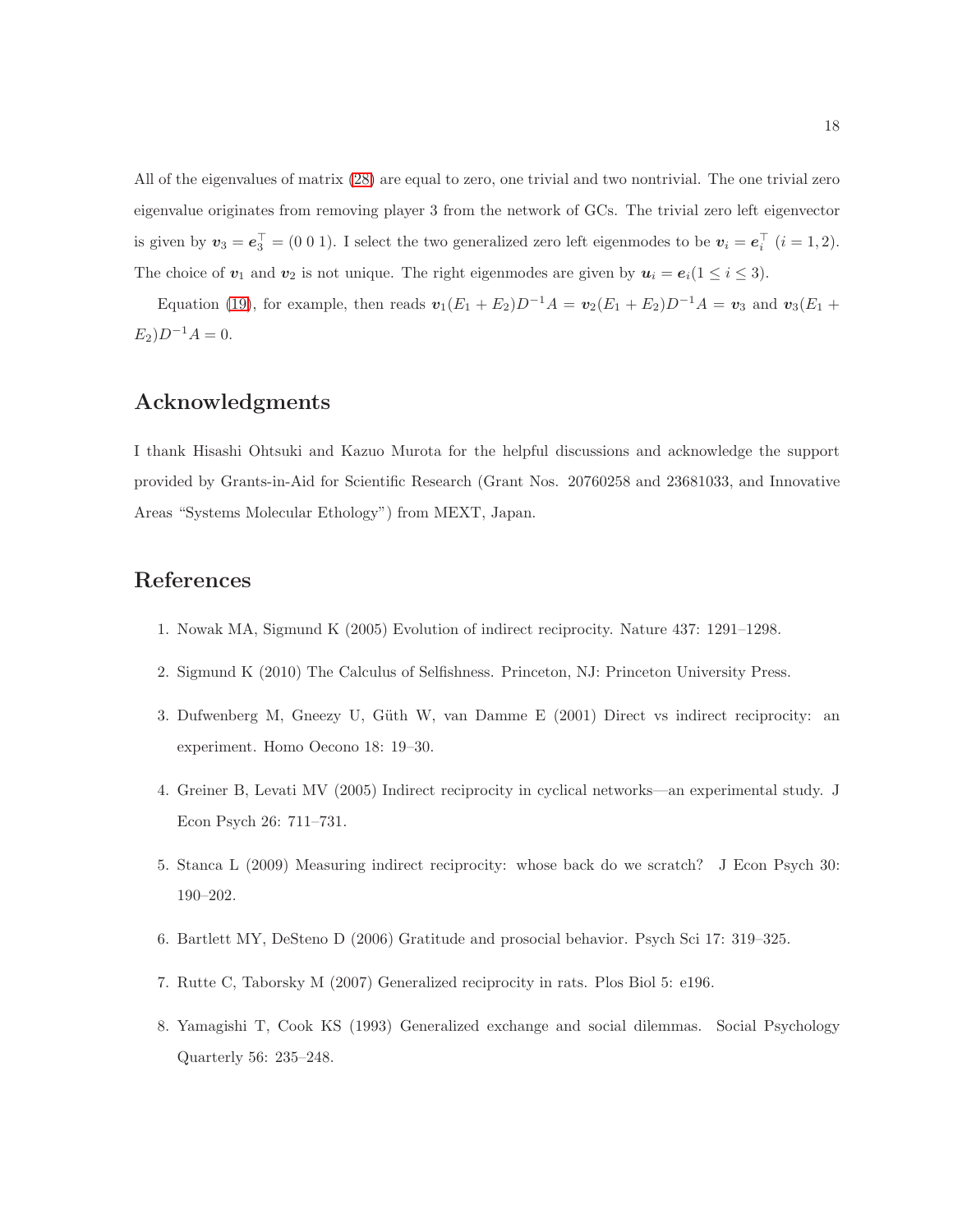- <span id="page-18-1"></span><span id="page-18-0"></span>9. Molm LD, Collett JL, Schaefer DR (2007) Building solidarity through generalized exchange: a theory of reciprocity. Am J Sociol 113: 205–242.
- <span id="page-18-2"></span>10. Malinowski B (1922) Argonauts of the Western Pacific. New York: E. P. Dutton.
- 11. Ziegler R (1990) The kula: social order, barter, and ceremonial exchange. In: Hechter M, Opp KD, Wippler R, editors, Social Institutions: Their Emergence, Maintenance, and Effects. New York: Aldine de Gruyter, pp. 141–170.
- <span id="page-18-4"></span><span id="page-18-3"></span>12. Barta Z, McNamara JM, Huszár DB, Taborsky M (2011) Cooperation among non-relatives evolves by state-dependent generalized reciprocity. Proc R Soc B 278: 843–848.
- <span id="page-18-5"></span>13. Boyd R, Richerson PJ (1989) The evolution of indirect reciprocity. Soc Netw 11: 213–236.
- <span id="page-18-6"></span>14. Pfeiffer T, Rutte C, Killingback T, Taborsky M, Bonhoeffer S (2005) Evolution of cooperation by generalized reciprocity. Proc R Soc B 272: 1115–1120.
- <span id="page-18-7"></span>15. Nowak MA, Roch S (2007) Upstream reciprocity and the evolution of gratitude. Proc R Soc Lond B 274: 605–610.
- <span id="page-18-8"></span>16. Hamilton IM, Taborsky M (2005) Contingent movement and cooperation evolve under generalized reciprocity. Proc R Soc B 272: 2259–2267.
- <span id="page-18-9"></span>17. Rankin DJ, Taborsky M (2009) Assortment and the evolution of generalized reciprocity. Evolution 63: 1913–1922.
- <span id="page-18-10"></span>18. Iwagami A, Masuda N (2010) Upstream reciprocity in heterogeneous networks. J Theor Biol 265: 297–305.
- <span id="page-18-11"></span>19. Wasserman S, Faust K (1994) Social network analysis. New York: Cambridge University Press.
- <span id="page-18-14"></span>20. Albert R, Barabási AL (2002) Statistical mechanics of complex networks. Rev Mod Phys 74: 47–97.
- <span id="page-18-12"></span>21. Newman MEJ (2003) The structure and function of complex networks. SIAM Rev 45: 167–256.
- <span id="page-18-13"></span>22. Newman MEJ (2010) Networks — An introduction. Oxford: Oxford University Press.
- 23. Nowak MA, May RM (1992) Evolutionary games and spatial chaos. Nature 359: 826–829.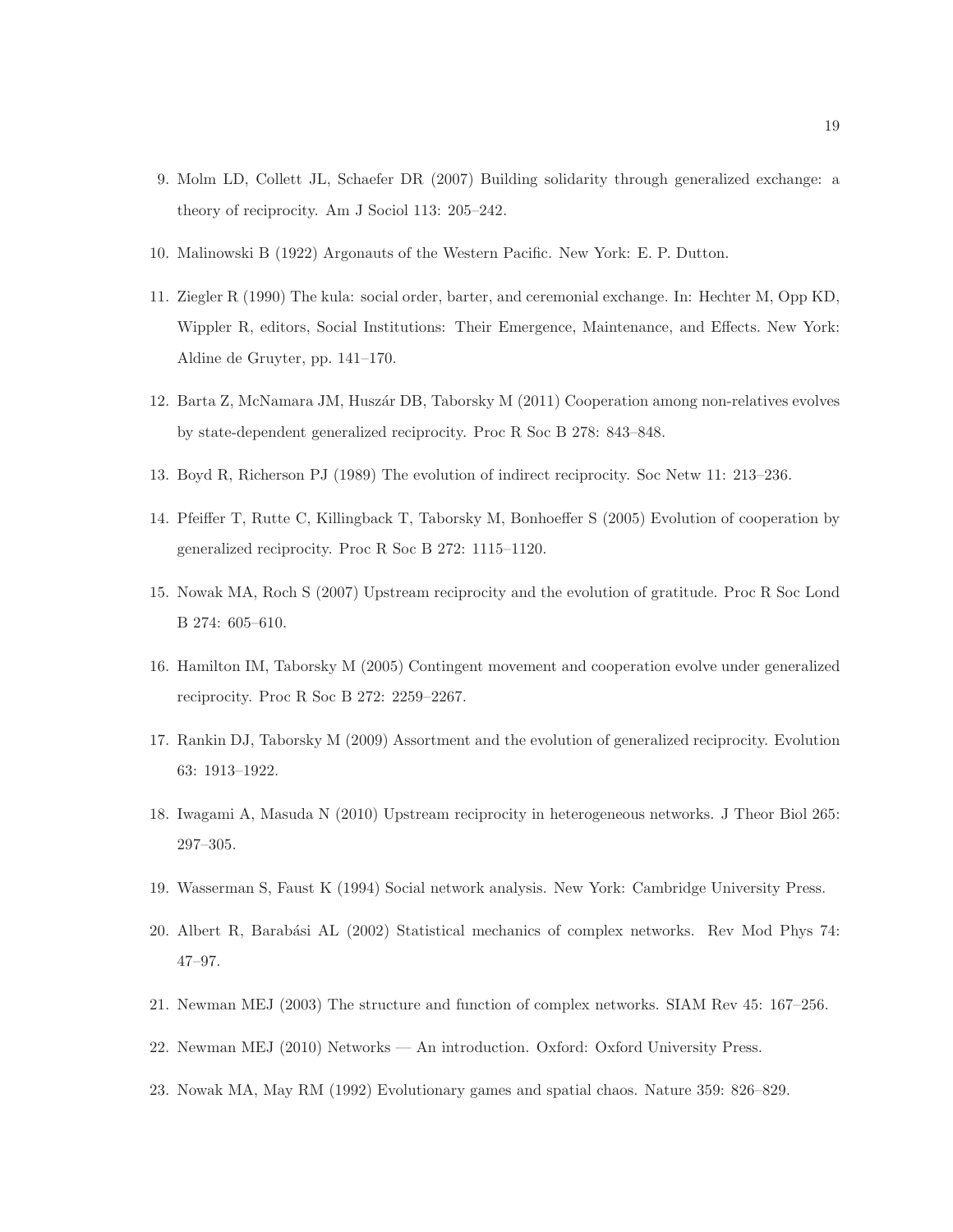- <span id="page-19-0"></span>24. Santos FC, Pacheco JM (2005) Scale-free networks provide a unifying framework for the emergence of cooperation. Phys Rev Lett 95: 098104.
- <span id="page-19-13"></span>25. Santos FC, Pacheco JM, Lenaerts T (2006) Evolutionary dynamics of social dilemmas in structured heterogeneous populations. Proc Natl Acad Sci USA 103: 3490–3494.
- <span id="page-19-1"></span>26. Santos FC, Pacheco JM (2006) A new route to the evolution of cooperation. J Evol Biol 19: 726–733.
- <span id="page-19-2"></span>27. Durán O, Mulet R (2005) Evolutionary prisoner's dilemma in random graphs. Physica D 208: 257–265.
- <span id="page-19-3"></span>28. Tomassini M, Pestelacci E, Luthi L (2007) Social dilemmas and cooperation in complex networks. Int J Mod Phys C 18: 1173–1185.
- <span id="page-19-4"></span>29. Masuda N (2007) Participation costs dismiss the advantage of heterogeneous networks in evolution of cooperation. Proc R Soc Lond B 274: 1815–1821.
- <span id="page-19-5"></span>30. Trivers RL (1971) The evolution of reciprocal altruism. Q Rev Biol 46: 35–57.
- <span id="page-19-6"></span>31. Axelrod R (1984) Evolution of Cooperation. NY: Basic Books.
- <span id="page-19-7"></span>32. Watts DJ, Strogatz SH (1998) Collective dynamics of 'small-world' networks. Nature 393: 440–442.
- <span id="page-19-8"></span>33. Barabási AL, Albert R (1999) Emergence of scaling in random networks. Science 286: 509–512.
- <span id="page-19-9"></span>34. Klemm K, Eguíluz VM (2002) Highly clustered scale-free networks. Phys Rev E 65: 036123.
- <span id="page-19-10"></span>35. Klemm K, Eguíluz VM (2002) Growing scale-free networks with small-world behavior. Phys Rev E 65: 057102.
- <span id="page-19-11"></span>36. Motter AE, Lai YC (2002) Cascade-based attacks on complex networks. Phys Rev E 66: 065102.
- <span id="page-19-12"></span>37. Nowak MA (2006) Five rules for the evolution of cooperation. Science 314: 1560–1563.
- 38. Fortunato S, Boguñá M, Flammini A, Menczer F (2006) How to make the top ten: approximating pagerank from in-degree. Proc 4th Workshop on Algorithms and Models for the Web Graph (WAW 2006) : 59–71.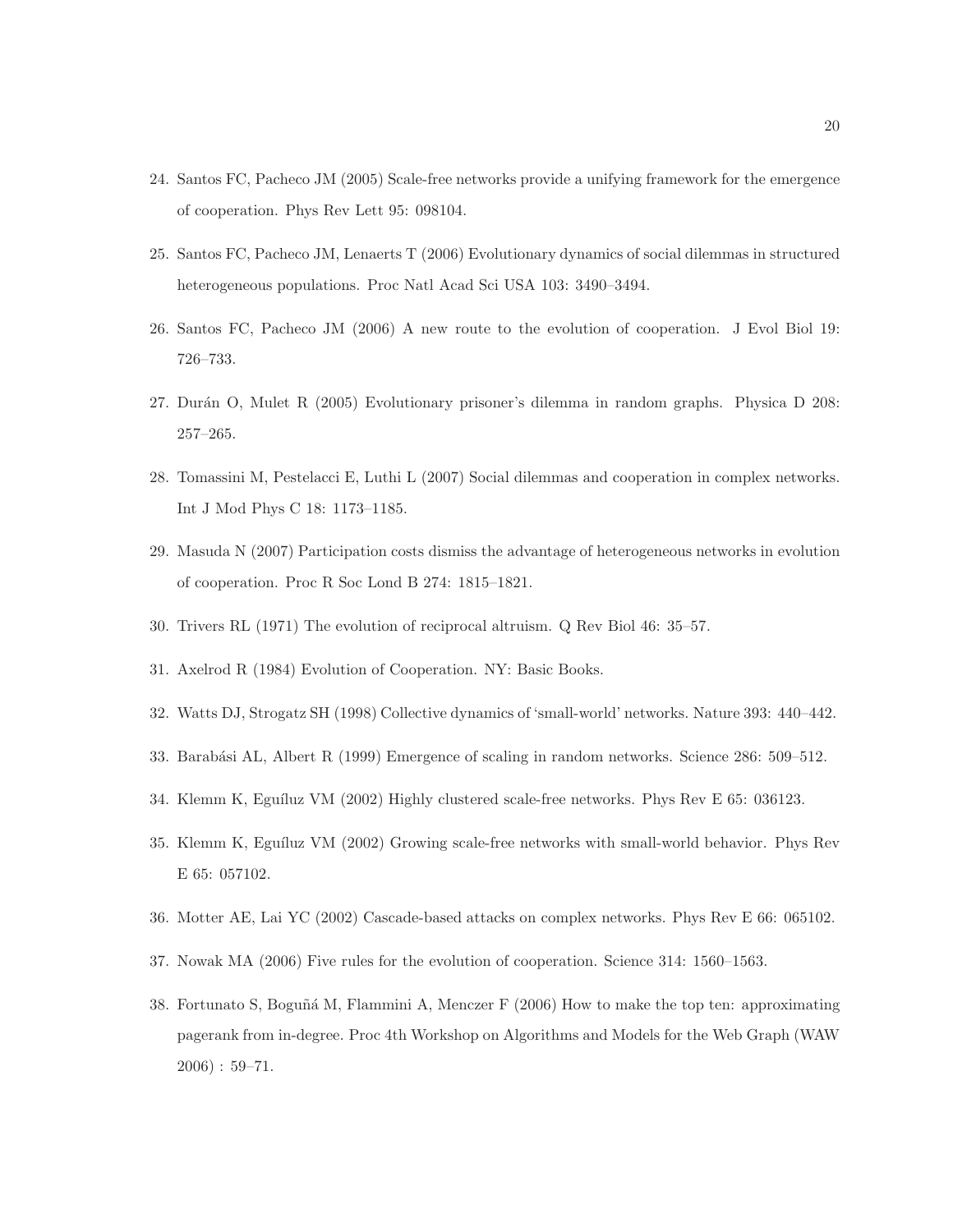- <span id="page-20-0"></span>39. Masuda N, Kawamura Y, Kori H (2009) Impact of hierarchical modular structure on ranking of individual nodes in directed networks. New J Phys 11: 113002.
- 40. Ghoshal G, Barabási AL (2011) Ranking stability and super-stable nodes in complex networks. Nat Comm 2: 394.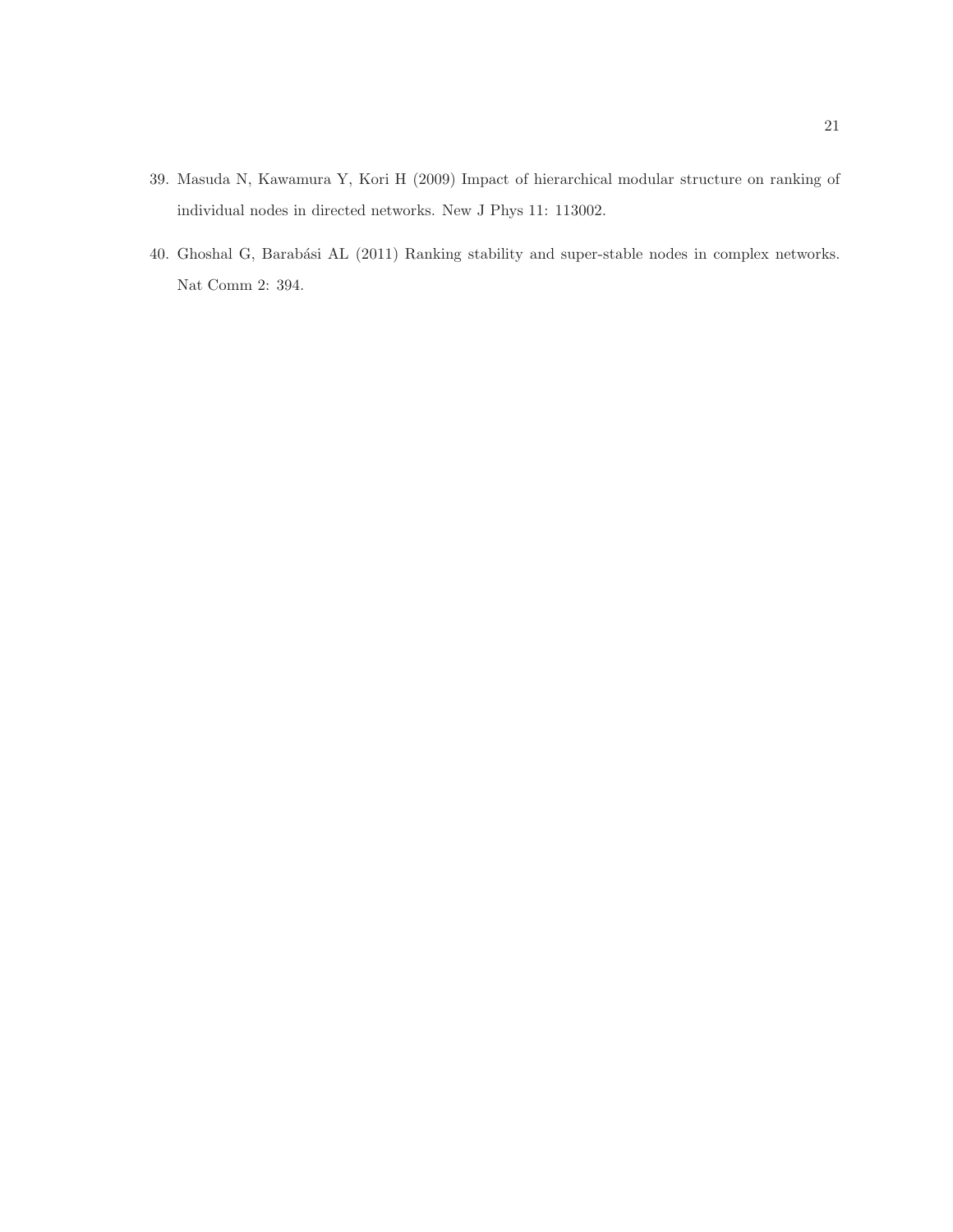

<span id="page-21-0"></span>Figure 1. Directed cycle with  $N = 3$  nodes.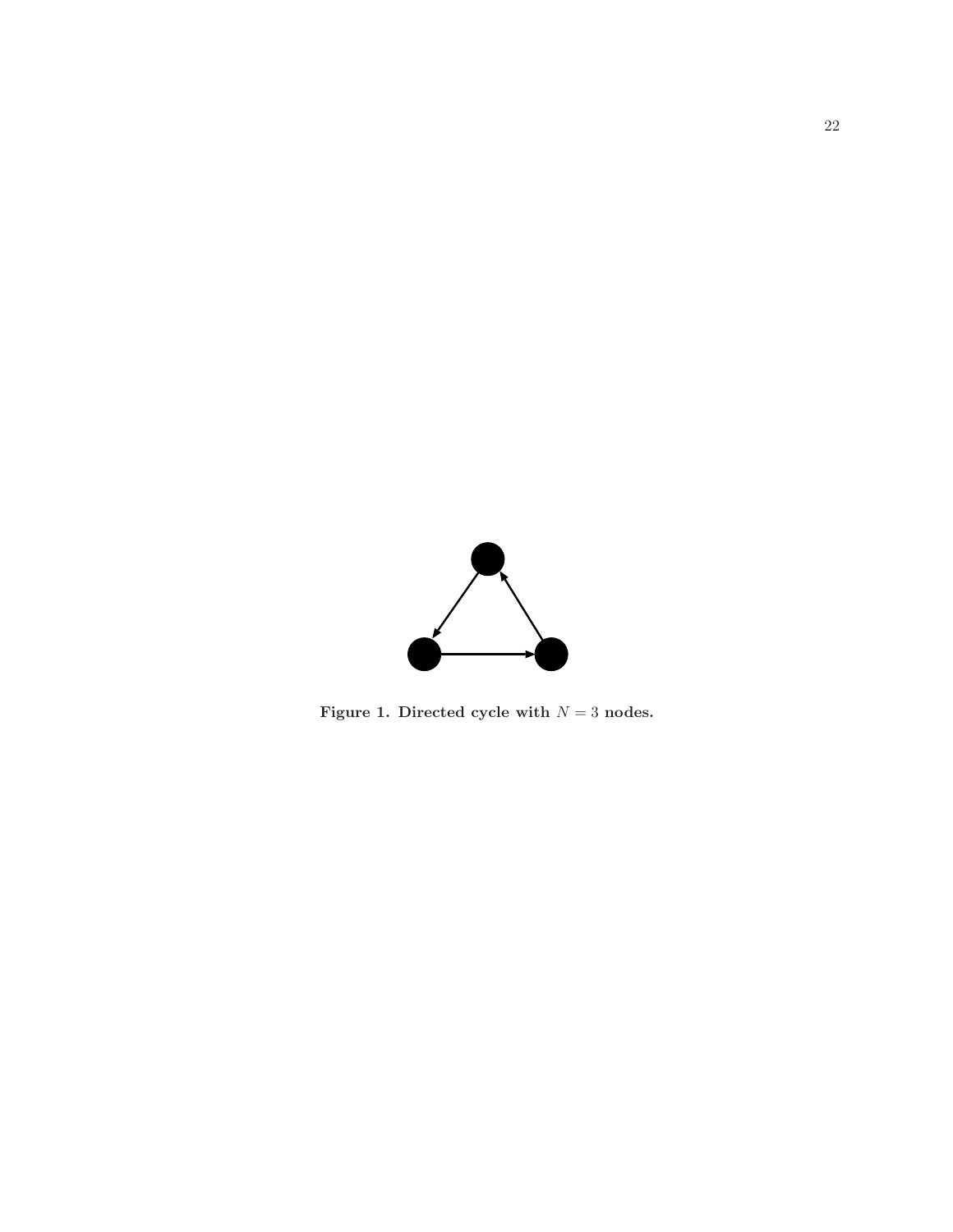<span id="page-22-0"></span>

Figure 2. Relationship between threshold discount factor  $(w_{th})$  and cost-to-benefit ratio  $(c/b)$ . I use the five types of networks and set (a)  $N = 20$ ,  $k = 4$ , and (b)  $N = 200$ ,  $k = 6$ . The results for direct reciprocity (i.e.,  $w_{\text{th}} = c/b$ ) and upstream reciprocity on the directed triangle (i.e.,  $w_{\text{th}} = \sqrt{c/b}$  are also shown by thin black lines for comparison. In (a), I set the rewiring probability for the WS model to  $p = 0$  and  $p = 0.1$ . For the BA model, there are initially  $m_0 = 2$  nodes (i.e., dyad), and the number of links that each added node has is set to  $m = 2$ . For my variant of the KE model, the initial number of nodes and the number of links that each added node has are set to  $m = 2$ , and an active node *i* is deactivated with probability proportional to  $(k_i + a)^{-1}$ , where  $a = 2$ . After constructing the network based on the original KE model [\[34\]](#page-19-8), I rewire fraction  $p = 0.1$  of randomly selected links to make the average distance small. In (b), I set  $p = 0$  and  $p = 0.05$  for the WS model,  $m_0 = m = 3$  for the BA model, and  $m = a = 3$  and  $p = 0.05$  for the KE model.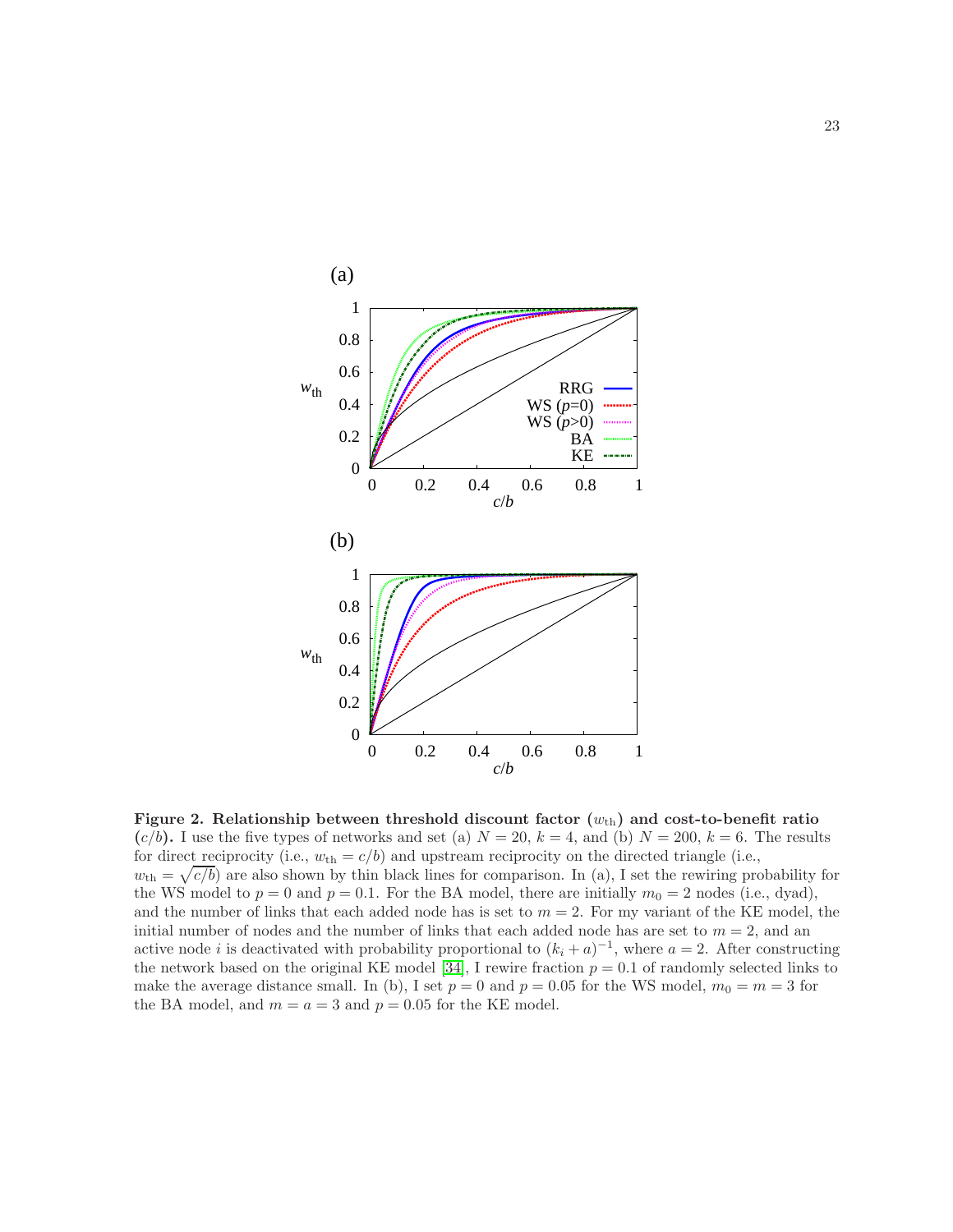<span id="page-23-0"></span>

Figure 3. Effects of network size  $(N)$ . (a) Dependence of the threshold discount factor  $(w_{th})$  on N. (b) Dependence of the clustering coefficient  $(C)$  on N. I use the five types of networks and set  $c/b = 1/3$ . The parameter values for the networks are the same as those used in Fig. [2\(](#page-22-0)b). In (a), the results for the BA and KE models heavily overlap.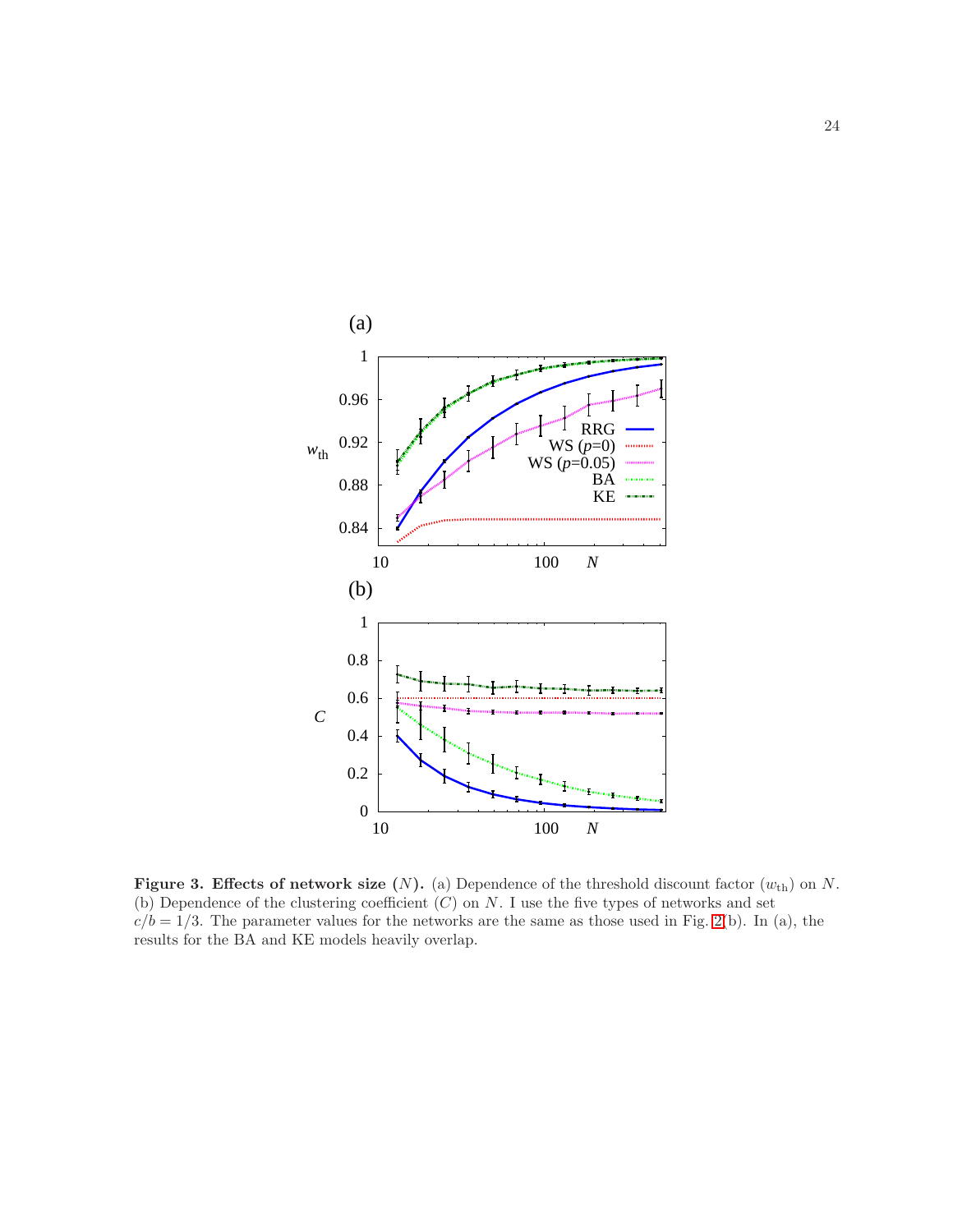<span id="page-24-0"></span>

Figure 4. Relationship between threshold discount factor  $(w_{th}(i))$  and node degree  $(k_i)$ . I use the RRG, the BA model, and the KE model with  $N = 200$  and  $k = 6$ , and set  $c/b = 1/3$ . The parameter values for the networks are the same as those used in Fig. [2\(](#page-22-0)b).